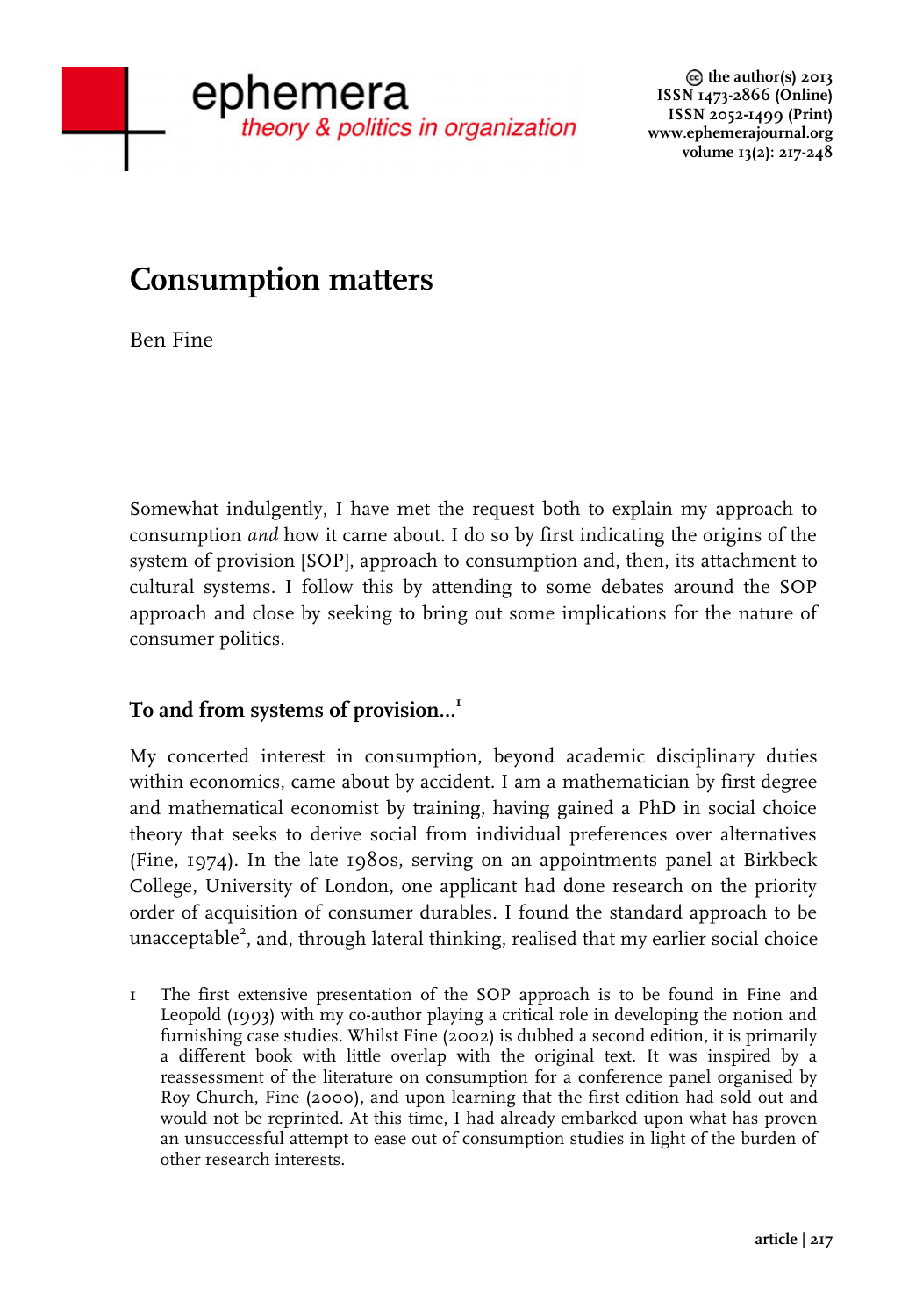work offered an alternative though ready application of more or less identical techniques. I applied successfully to the ESRC for funding to use this new method, with the added wrinkle of setting acquisition of consumer durables against the fashionable hypothesis of them serving as mutually reinforcing both (female) domestic labour-saving devices and female labour market participation.

I am pleased to report that my initial prejudices against the presumption of such crude comparative advantage (save domestic labour through purchase of consumer durables that cost less than wages earned, sticky or otherwise) proved well-founded. Much more important was to establish the presence of consumer *norms* around particular durables. These are to be understood as greater or lesser disposition to own consumer durables according to socio-economic characteristics such as household composition, employment status, income, etc., without otherwise necessarily casting aside narrowly conceived economic factors such as price and income. In addition, and significantly for future work, the research on consumer durables allowed for a considerable review of labour market theory, the family and female labour market participation<sup>3</sup>, see below, and, inevitably, consumer theory as a whole.

For the latter, I found myself caught between the devil of neoclassical economics and the deep blue sea of postmodernism. For the former, consumer theory since the 1870s had been based upon the idea of fixed preferences, for fixed individuals, with a fixed and sole motive – utility maximisation – over fixed goods effectively defined by physical properties 'subjectively' enjoyed<sup>4</sup>. In addition, despite its limited and questionable principles, consumer theory was in the process of being extended across all areas of economic *and* social life in light of (the first phase of) economics imperialism<sup>5</sup>, for which for example choosing

5 For first contribution on economics imperialism, see Fine (1997) ultimately leading to Fine and Milonakis (2009) with many other contributions along the way and subsequently. See http://www.soas.ac.uk/staff/staff30940.php.

 2 Violating the reasonable axiom of monotonicity – if a durable became ranked higher by individuals, it ought to become ranked higher in the derived priority order, see Fine and Simister (1995).

<sup>3</sup> See Fine (1992) and arising in part from the research but completed much later, Fine (1998b). On durables themselves, see also the primarily unpublished Fine et al (1992a-e and 1993).

<sup>4</sup> Note that the subjectivity of the neoclassical consumer is illusory since the individual is bound by given preferences mechanically applied. See Wade Hands (2010) for the problems this creates for economists in terms of the illusory market freedom of an individual who is already predetermined apart from calculation of choices themselves.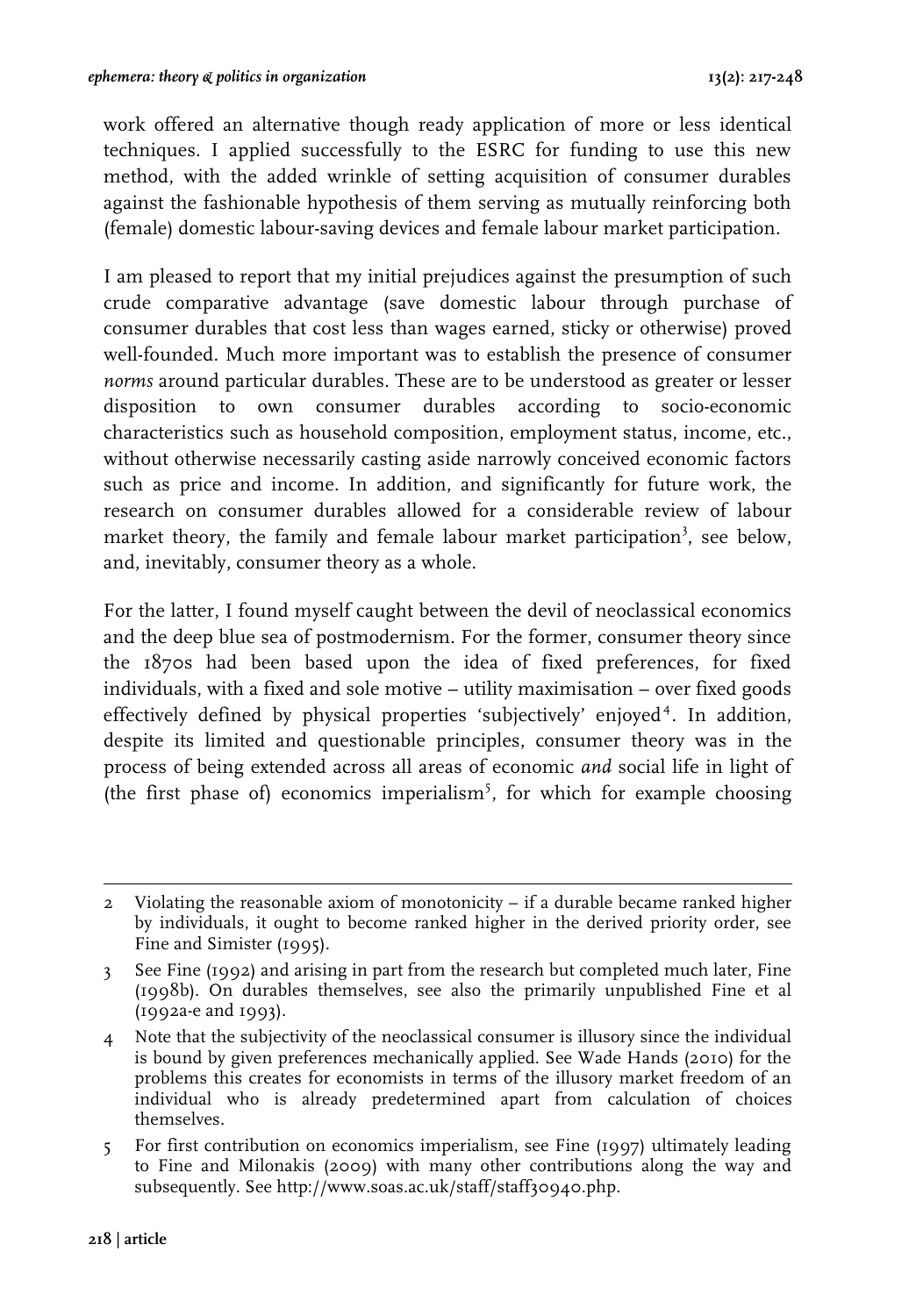between war and peace is seen as akin to choosing between apples and pears $^6$ . By contrast, postmodernism had (re)constructed the consumer as subjectively flexible, inventive and more or less unbound by the material properties of the consumer and consumed itself.

Whether by virtue of the familiarity of, and contempt for, the treatment of consumption within my own disciplinary origins or because of postmodernism's restless conceptual criticism, my sympathies lay much more with the latter than its parallel complement within neoclassical economics<sup>7</sup>. But, not least by literature review across the social sciences, it was apparent that consumer theory had a more or less unlimited array of theories and variables upon which to draw, especially once incorporating psychology, market and business studies, and the burgeoning field of consumer studies itself, especially prominent in the USA, and much too naïve and grounded in business, management and marketing studies to take much notice of postmodernism (or vice-versa – what did producing and selling things have to do with the deconstruction of meaning?) other than at its radical fringes (where it reaped an exotic flavour). What did emerge, however, was the extent of 'horizontal' theories, most typically bound within particular disciplines and marked by their methods and subject matter.

An obvious example is immediately given by neoclassical economics and the idea that consumption can be reduced to the conditions under which utility is maximised; from sociology, we have emulation and distinction; and, from psychology, we have any number of horizontal perspectives from expression of identity to neural responses to stimuli. Could all such horizontal theories be stacked to give some sort of comprehensive synthesis, possibly the dream of consumer and marketing studies other than its schizophrenic predilection for both standard models and intellectual fashions? I considered not, other than in accumulating a sack of determining variables, in part because the horizontal factors are mutually incompatible methodologically, conceptually and theoretically, and, in addition, or by way of corollary, there is a need not just to stack the theories but also the structures, agencies, processes, and relations to which consumption and the consumer are attached. Further, are we addressing

 $\begin{array}{c|cccc}\n\hline\n\end{array}\n\qquad \qquad \begin{array}{c|cccc}\n\hline\n\end{array}\n\qquad \qquad \begin{array}{c|cccc}\n\hline\n\end{array}\n\qquad \qquad \begin{array}{c|cccc}\n\hline\n\end{array}\n\qquad \qquad \begin{array}{c|cccc}\n\hline\n\end{array}\n\qquad \qquad \begin{array}{c|cccc}\n\hline\n\end{array}\n\qquad \qquad \begin{array}{c|cccc}\n\hline\n\end{array}\n\qquad \qquad \begin{array}{c|cccc}\n\hline\n\end{array}\n\qquad \qquad \begin{array}{c|cccc}\n\h$ 6 As was (in)famously and typically put by the Nobel prizewinner for economics, James Buchanan (1984: 14):

We commence with individuals as utility maximizers … his utility function. This function defines or describes a set of possible trade-offs among alternatives for potential choice, whether the latter be those between apples and oranges at the fruit stand or between peace and war for the nation.

<sup>7</sup> See Fine (1998a). For an account of how the consumer and consumption got to be the way it is in within economics, see Fine (2008a).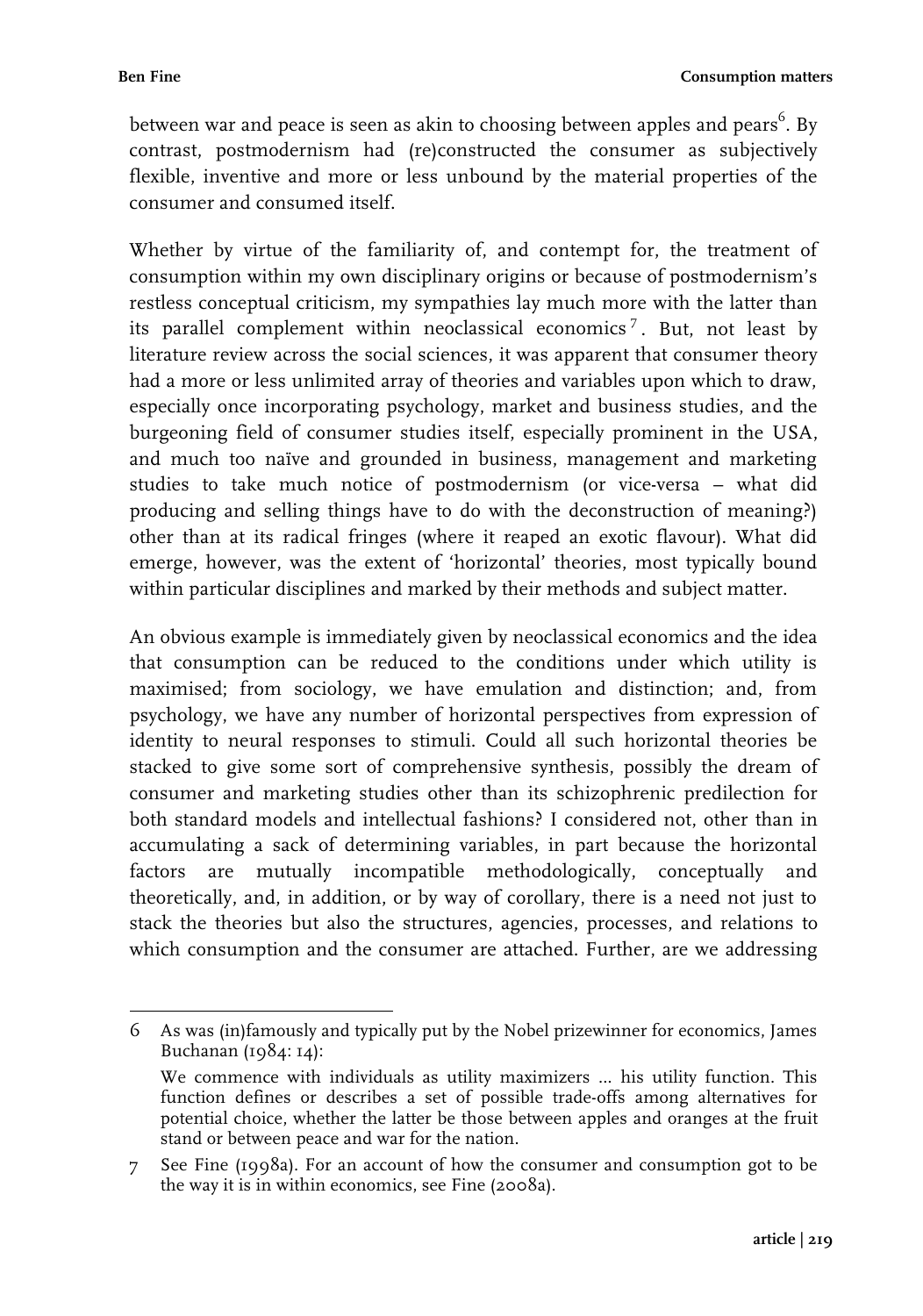consumption in general, human presumably, or consumption historically tied to capitalism and, hence, commodity production primarily for profit?

I am already in danger of constructing an *ex post* narrative and rationale for what became the SOP approach to consumption. Certainly, these considerations and the SOP approach emerged in tandem to focus upon the vertical approach to consumption, specifying the chain of activities connecting production to consumption (and even disposal) with the commodity as meeting point along the way. The commodity form itself structures provision in this way, even if horizontal factors, whether attached to production or consumption, also prevail alongside the imperatives of profitability. However, and heavily influenced by the work on the (UK) housing system by a colleague, Michael Ball (1983 and 1988), consumption could be usefully (if not fully) addressed through identification of different and differentiated SOPs organised along specific commodity lines. Such specifics involve tracing back from consumption and consumer through the material practices by which they are reproduced and transformed as an integral whole, or system.

These insights informed the co-authored Fine and Leopold (1993) that, in addition, offered case studies (especially of clothing and food), historical controversy (over the putative consumer revolution of the eighteenth century or, indeed, of any period)<sup>8</sup>, and the reconstruction of the horizontal from the SOP perspective, especially for advertising, for example. Here a deliberate assault was made upon the postmodern current of celebrating and deconstructing the meaning of (usually exotic) ads such as the woman bathing in a standalone bath with Cadbury's flake for company. Did this have anything to do with Ghanaian cocoa farmers? Apparently not, but such ads are self-selecting for the fanatics of deconstruction. But, at the time, the most important source of advertising revenue in the UK came from supermarkets engaging in 'store wars' along the lines – come to us for your weekly shop, we are cheaper, not exactly rich pickings for deconstruction, Fine (1996).

This could itself be explained by the collapse in the then property boom which had rendered the major retailers on the verge of bankruptcy, so committed had they been in purchasing out-of-town sites for hype-market development. The competition for the weekly shop became correspondingly intense. Further, supermarkets needed to balance the attraction of cheaper own brands against consumer satisfaction geared towards branded goods. For these themselves to be granted a place on supermarket shelves, alongside the less glamorous own-labels, required the fantasy brand advertising so beloved of postmodernist reading of the

 8 See also Fine and Leopold (1990).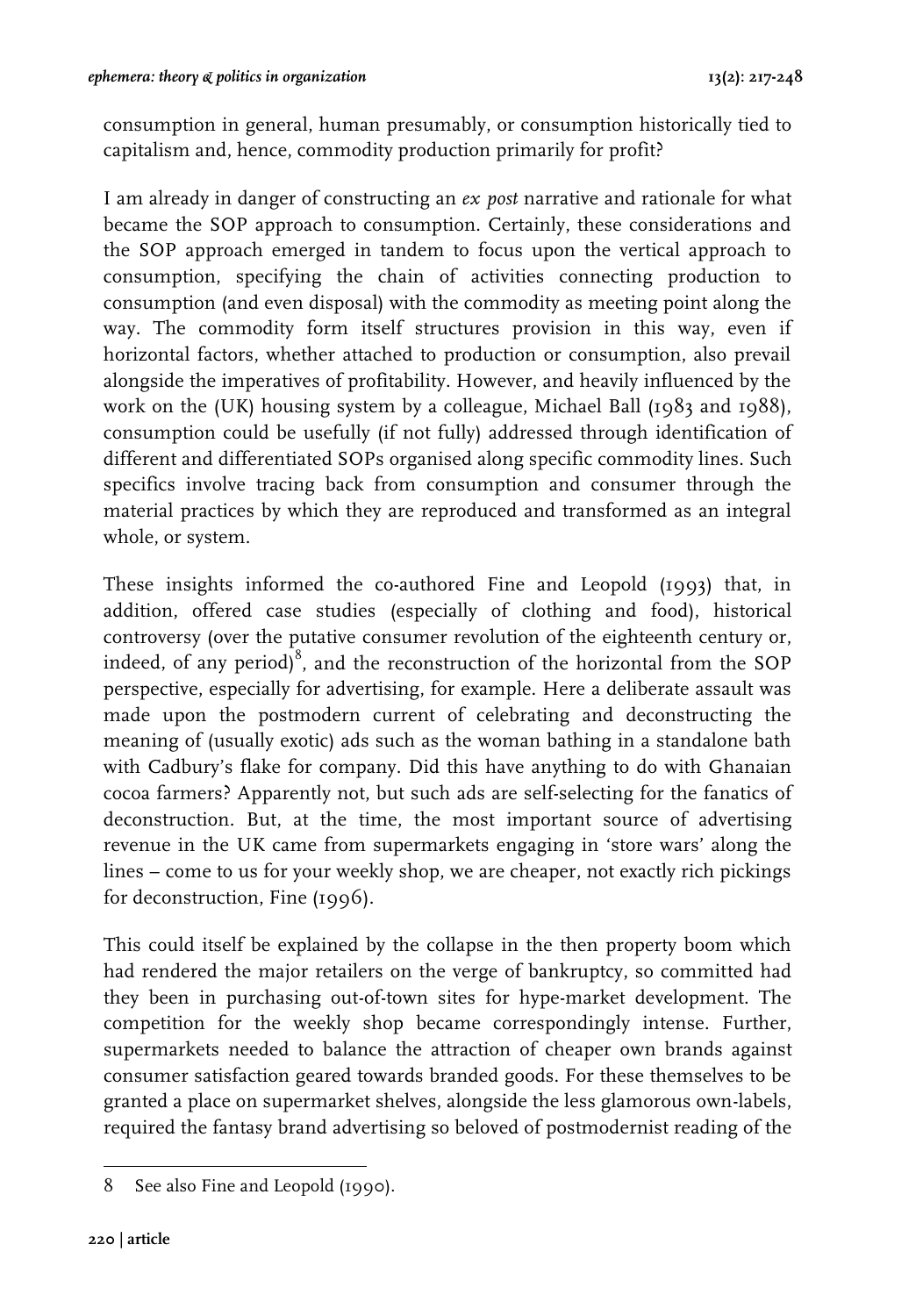signs if not those of the major retailers at that time. To get product placement within supermarkets, branded goods had to be sufficiently high in demand to command the weekly shop at the expense of, or alongside, branded goods. Equally, supermarkets needed to choose judiciously between offering branded goods to attract shoppers and its own-label products for cheapness. In this sense, and ironically, fantasy advertising offered a misleading clue to its origins in the more mundane matters of property markets and the weekly shop $^9$ .

In short, the SOP approach allowed, and deliberately intended, the strengthening if not the (re)introduction of the material to the (cultural) study of consumption. As chance would have it, just as the durable/labour market study came to a close, so an ESRC programme was launched to research the (UK) Nation's Diet in order to understand why consumers did not follow healthy eating guidelines (Murcott, 1998). I applied to study food norms using the same techniques as for consumer durables. Attention focused, for example on the meat, sugar and dairy systems. For the latter, the rise of supermarket retailing had ensured the availability of a wider range of healthier low fat milks, once the uniquely protected doorstep delivery was effectively abandoned. But with the agricultural system supporting production of high fat milk, the cream had to go somewhere. And so it did, into fancy cheeses and desserts, and manufactured foods, all equally readily available in the multi-product supermarkets. Indeed, those at the forefront in the purchase of healthy milk tend to be equally prominent in the consumption of high cream products as well!

A similar story can be told for sugar, with reduction in direct consumption from the sugar bowl or in home-baking being compensated for by its incorporation within manufactured foods (alongside salt and unhealthy fats), sustaining its level of consumption per capita. Thus, analysis of the dairy and sugar systems indicated that healthy eating programmes for the consumer would tend at most to redistribute consumption, and most likely towards those on low incomes, poor diets in the first place, and least able or willing to respond to health messages, Fine et al (1996 and 1998) and Fine (1998c) for these and other studies and their many implications.

This summary crudely simplifies the results of the studies but acutely indicates the limits within which consumption, and its meanings to consumers in terms of health beliefs (and action upon them), are bound by the functioning of the respective food systems. There are also implications for definition of the boundaries of the food systems themselves, with dairy taken as a whole and not

 9 This is not to deny that supermarket advertising had subsequently moved on, with greater emphasis now upon quality of own-brand, a sort of Marks and Spencer effect.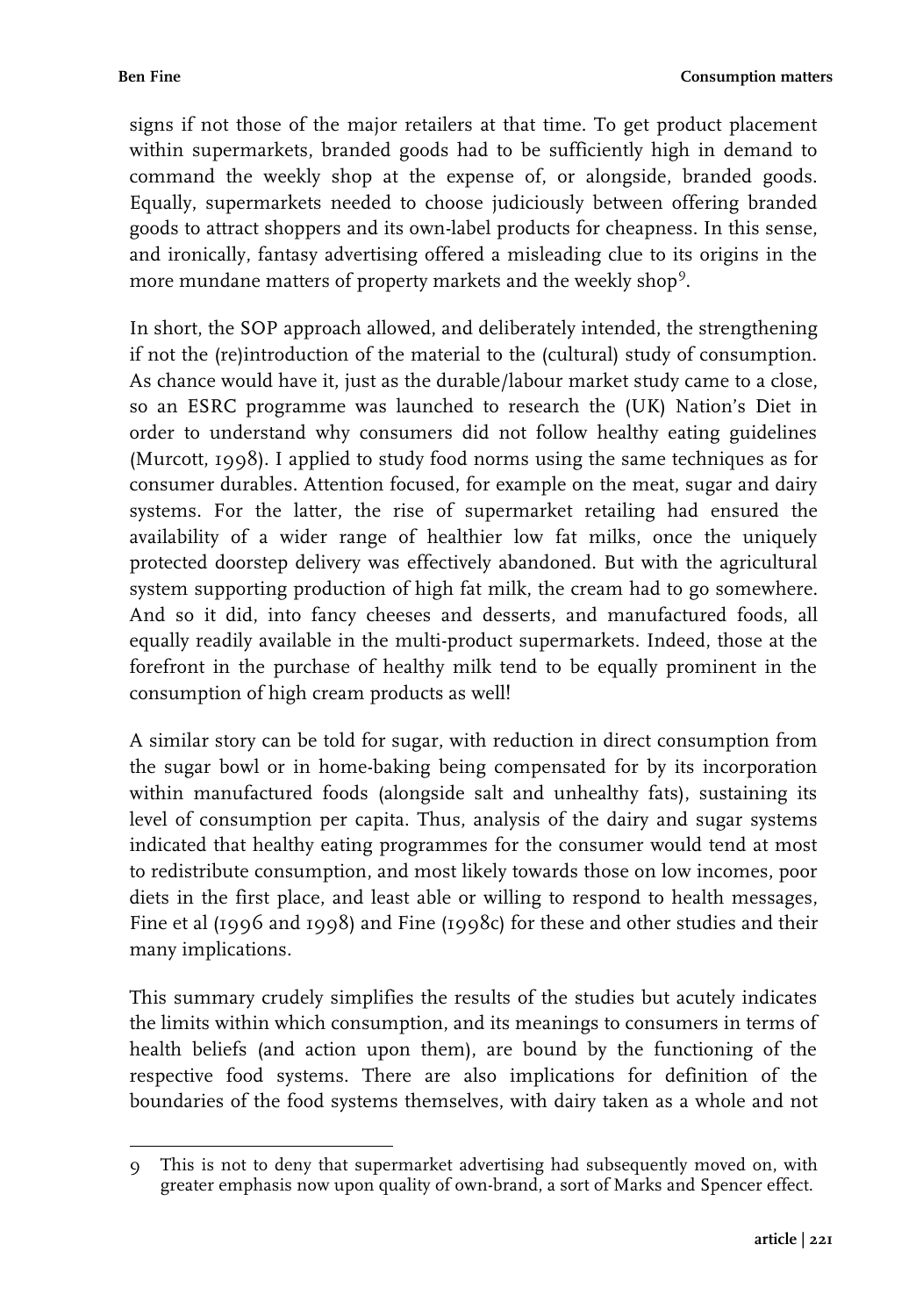just milk, but sugar narrower than the market for sweetness and not incorporating artificial sweeteners for example, see below for boundaries. Crucially, the nature of, and boundaries between, SOPs should not be defined at the level of consumption itself (a horizontal bread and butter approach, as it were) but by tracing out the backward linkages to, and determinants of,  $consumption<sup>10</sup>$ .

Pre-occupation with (improvement of) the Nation's Diet inevitably placed the culture of consumption back on the agenda but, in the first instance, on the relatively narrow terrain of what impact healthy eating campaigns could have on what were rapidly becoming or, had already become, the dietary diseases of affluence associated primarily with overeating (itself and other syndromes, admittedly, as with obesity, constituting socially constructed labels variously interpreted)<sup>11</sup> and poor diet (salt, fat and sugar, etc.) with, for example, onset of middle-age diabetes, high blood pressure, cancers, and so on, more or less unavoidably disastrous from social and individual perspectives. Most campaigns for promoting healthier consumption sought to close the gap between the ideal and actual diets through publicising the former and, possibly, the deleterious effects of the latter. And these had failed miserably in part for systemic reasons outlined previously – what gets produced must more or less get consumed, and can be more a matter of redistributing the burden. In general, the producer dominates over consumer (health) policy, one significant exception being Norway in the interwar period when it was presumed that dairy products were good for you and, of course, the farming lobby as well, providing a rare case of synergy between the two $^{12}$ .

 10 I am acutely aware, and this has been raised by others and discussed in passing across my own contributions, that where one SOP ends and another begins is controversial and can only be answered empirically through identification of integral structures themselves in practice. Put another way, when does interaction at any point between SOPs lead to the formation of a single combined SOP. Posing the question in this way is, to some degree, a de facto acceptance of the SOP approach (you cannot have interaction without prior separate existence). More significantly, the confinement of the SOP approach to analysis of commodities and to consumption does involve sectorally delineated structures at the point of exchange and what comes both before and after. On all of this, see Fine (2002, Chapter 6) where the SOP approach has to address the historical (non-commodity consumption), consumer society and the culture of consumption which is not in and of itself single-commodity bound.

<sup>11</sup> Pirie (2011) and Guthman and DuPuis (2006).

<sup>12</sup> It will be worth following the consequences of the recently introduced tax on fat in Denmark.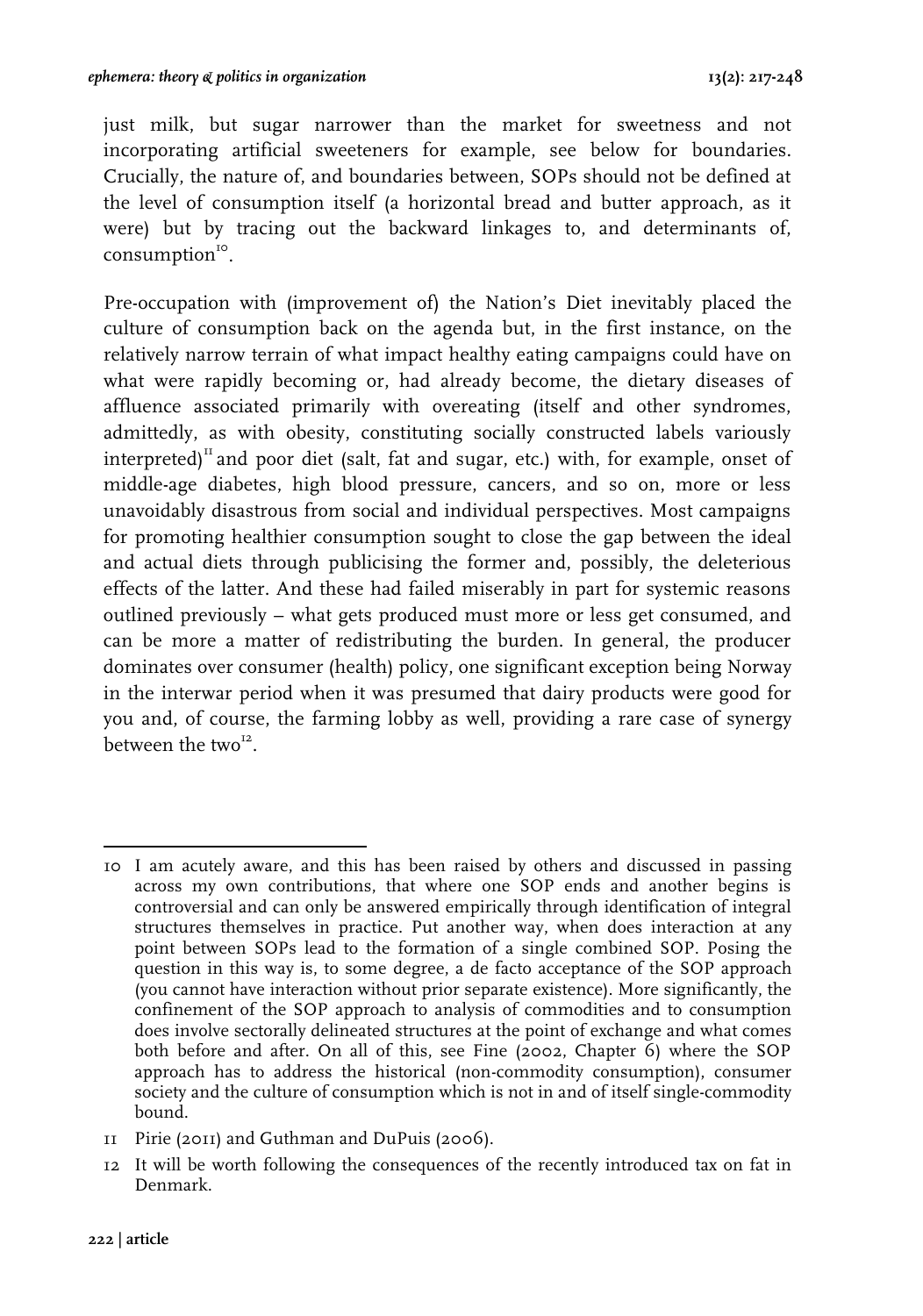### **… To cultural systems**

But how do healthy eating campaigns affect food beliefs and behaviour? Here, I began with a number of critical points of departure. First is to reject the notion of a targeted ideal diet as motivating consumers. Rather the determinants of consumption are as varied as the SOPs to which they are attached, and dietary ideals play at most one part amongst many in determining what is consumed. Indeed, it is far from clear that consumers know what they consume however much they count calories, pieces of fruit and veg and the like. Second is to reject the notion that consumers are uninformed because, in some nostalgic and romantic fashion, they are much further distant from knowledge of food as producers, rural inhabitants or whatever. Indeed, the modern schoolchild knows much more, if different, about food than most peasants that have ever lived, since many of food's properties (and effects) are now common knowledge having only been subject to recent discovery. These two points of departure led me both to reject Fischler's renowned omnivore's paradox (as we can eat everything how do we know what is safe to eat) and to replace it by the 'diet paradox' instead (Fine, 1993, 1998c). We all have a diet but it is not and, indeed, cannot be a targeted diet other than *in extremis* of measuring whatever passes our lips, and is absorbed or excreted.

Third, then, as critical point of departure if verging on the mundane, food beliefs derive not exclusively nor even primarily from struggling with deviations from a targeted diet which would themselves have been explained (inevitably by some sort of pathology of lack of understanding combined with lack of self-control) but from a multiplicity of sources of knowledge and experiences (including goods not nutritious to eat or drink as anthropologists would remind us). Food both constitutes and reflects social relations, processes, structures and agencies. But how, what and why? A starting point was made, in deference to healthy eating campaigns, with the idea of an information system attached to each food SOP (Fine, 1998c). In the context of broader sources of information, not least corporate and brand advertising, for example, it seeks to locate the favourable or unfavourable promotion of foods (or, as often as not, ingredients of foods, indicative of the diet paradox – eat less salt, people do not eat salt and decreasingly sugar and fat, etc., as they increasingly figure as ingredients).

It does not take much to realise that reducing food beliefs to information systems is at the very least terminologically inadequate. The pushing for this conclusion through an already open door came by yet another accident, the request to contribute a paper on gender and consumption. A literature research revealed a predominance of contributions, to some extent unexpected given anticipated emphasis on gendered goods, around alcoholism, smoking and eating disorders.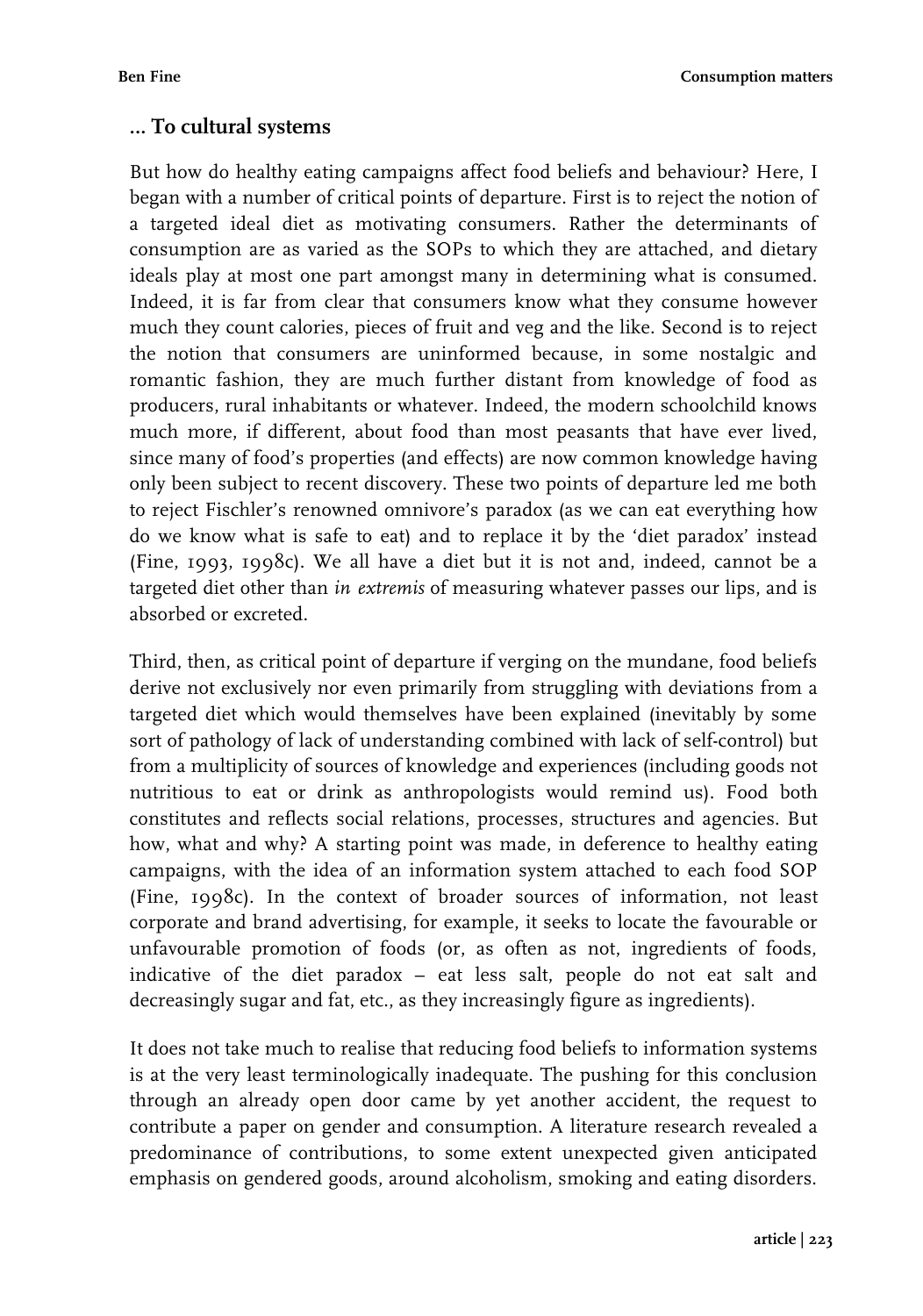The latter in particular sparked my interest, leading me to find both sociological and psychological literatures to be informative but inadequate for their failure to confront the decisive role played by food systems in their modern form. In particular, I posed a political economy of eating disorders in which, it was argued, all individuals in at least advanced capitalism need to negotiate the simultaneous, unavoidable and increasingly powerful tensions both to diet and to eat, a decisive factor being the capacity of food systems to promote both of these not necessarily at one another's expense (Fine, 1995b, 1998c). This is not to reduce food beliefs, in the context of eating disorders or more generally, to these contradictory tensions, only to set a context for other factors, themselves contingent upon, but not reducible to, the food systems with which they interact or to which they are attached. The tensions to eat and to diet do not derive exclusively from food systems as such, individually and collectively, but each SOP has a very different relationship to these tensions that shifts over time.

If we are to take this any further, other than for those subject to some sort of reductionism to predetermined and located variables, it is necessary to commit to some sort of theory of the commodity. Up to this point, the SOP approach has in major part been presented in more or less neutral methodological and theoretical terms and was, indeed, deliberately designed to be of appeal as a malleable synthesis across diverse approaches, forging together particular contributions by fitting them within the frame of SOPs – as single horizontal factors variously distributed across SOPs or as, possibly unwitting and very common especially in historical work, vertical narratives of particular SOPs. After all, the first and main messages were vertical as opposed to horizontal framing of consumption and appropriate balance between material and cultural factors, meaning relatively less of the latter in isolation. But such factors have to be properly conceived and debated.

Given my own methodological predispositions, it is hardly surprising that I should turn to Marxist value theory, especially in its qualitative dimensions, with attention focused on commodity fetishism. For Marx, the commodity form fails to reveal directly the social relations of its production. Indeed, it reifies them as a relationship between things or, more exactly, as a price or quantity of money. More generally, though, the life of the commodity prior to sale is at most partially revealed in the act of sale, purchase and use in terms of materials and technology used, and the social and material environment and character of provision along the chain as a whole. It follows that the commodity is fetishised in every aspect of its use value and not just in the labour (as value) relations underpinning its production. Of course, this has induced the high priests of sign value to suggest that use value can float entirely free from material properties (of what and how provided), the polar opposite of the notion that use value is merely a fixed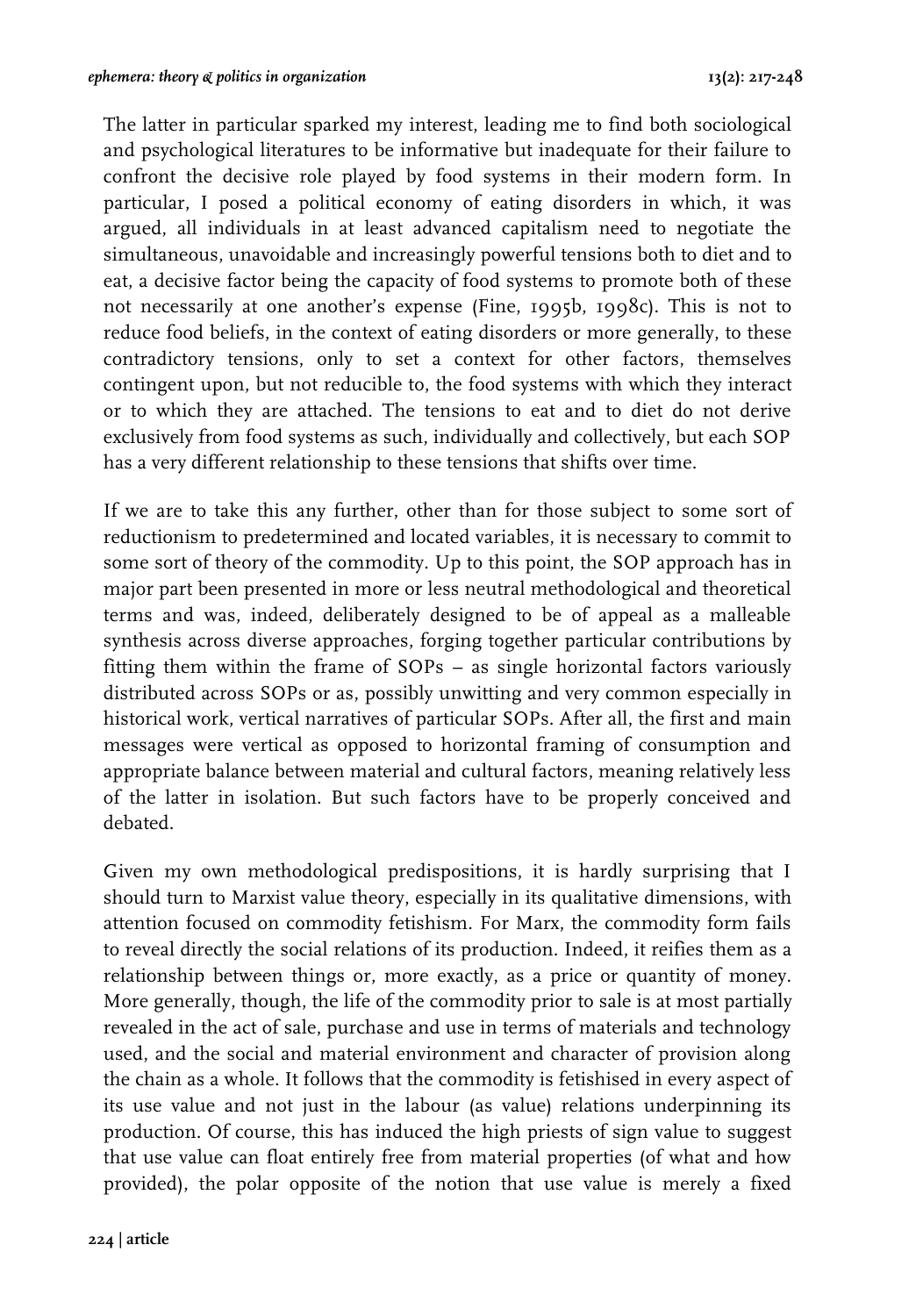physical property beloved of neoclassical economics. Neither extreme can be so, for consumers engage in more or less conscious material practices with the use values purchased in the activities of and surrounding consumption which are not merely symbolic.

The issue, then, is how use values are created materially and culturally through the consumption that is remote from economic circulation and reproduction as a whole. The latter qualification is important because, whilst meaning is equally endowed to means of production, their consumption remains subordinate to continued incorporation within a value-producing context. This is not so for the consumer and, as with commodity fetishism in the narrow sense, it is a matter of what and how material practices of provision and use are culturally represented and received. In this respect, there are two classic approaches, and oppositions, that have fallen into disrepute, if making something of a comeback in more refined form (e.g. Schor, 2007). These are to appeal to hidden persuaders as opposed to consumer sovereignty, and to false as opposed to genuine needs. Both approaches are now accepted to be methodologically limited and oversimplified. In addition, although each does reflect material practices, they are lacking in dynamism.

Here, Haug's (1986) notion of aesthetic illusion is salient since it suggests that the *degradation* of use values that accompanies capitalist production is compensated for to sustain sales by endowing them with a sexual content, not least through advertising. The SOP approach to consumption takes Haug's notion of aesthetic illusion (the gap between what the use value is and how it is presented) as another critical point of departure in three ways. *First*, the material transformation of commodities through capitalist accumulation is vital but it is not confined to, nor even predominantly, degradation of given products either through the production process or raw materials used. These can also be enhanced unless we fall victims of nostalgia for an idealised craftwork (as opposed to the historical realities of adulterated commodities, poor raw materials, and antediluvian technologies). *Second*, each element along the chain of provision, and not just production and retailing, has an influence on the nature of the product (transport and storage – and corresponding freshness - for example, quite apart from design and advertising in the very broadest sense). *Third*, the potential filling out of the aesthetic illusion is equally by no means confined either to compensating for changes in production alone or to dependence upon sexuality alone as any number of qualities can be assigned to use values by numbers of agents, nor does the aesthetic illusion draw exclusively from advertising.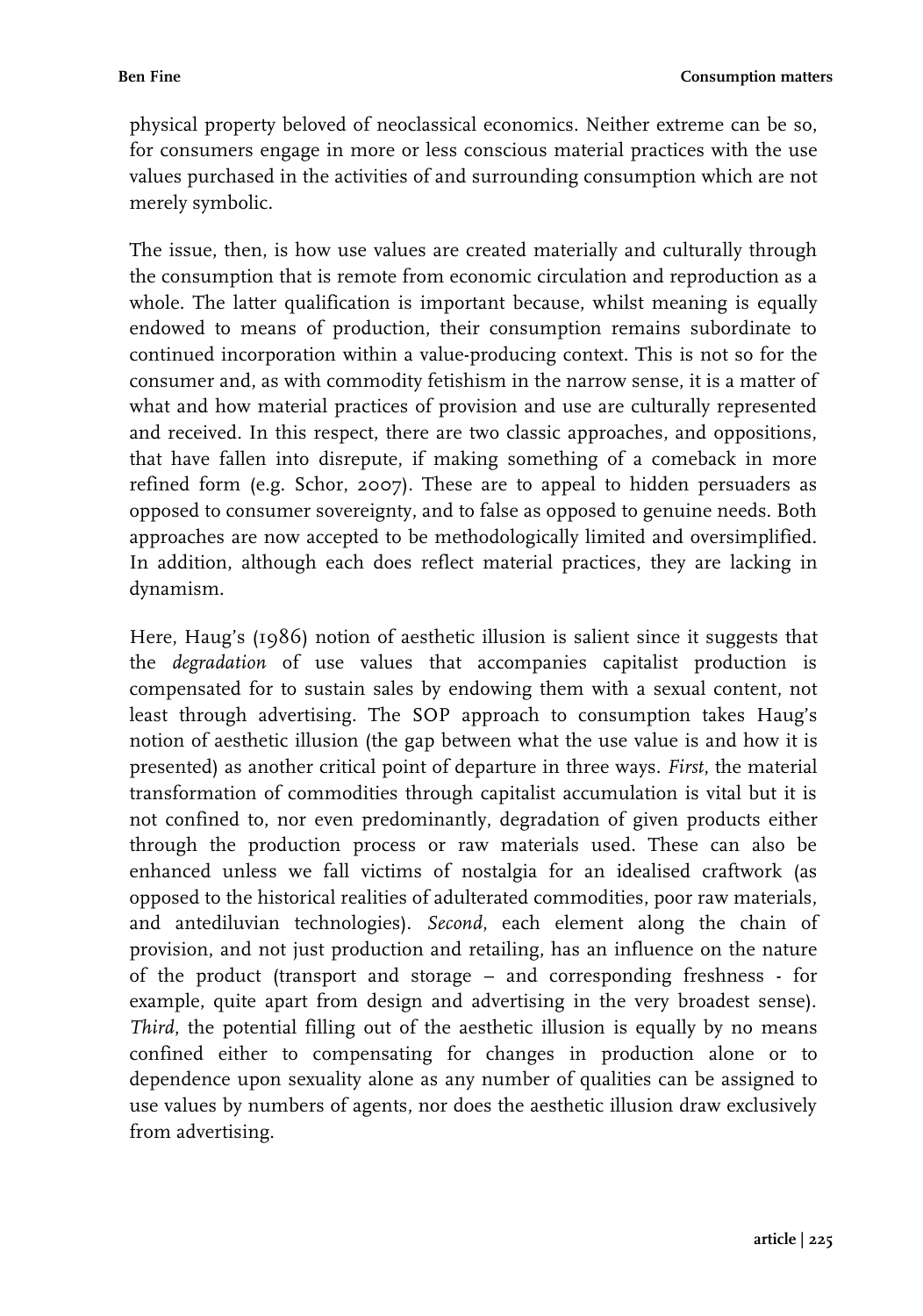Of course, the cultural content of the commodity is not only related to the material system of provision but also to wider cultural influences such as gender, class, and nationality. How do these all fit together? One answer has been to appeal to the notion of a 'circuit' of culture, originally deriving from du Gay et al (1996). This does incorporate the important insight that the origins of influence on the cultural content of commodities are multiple, and derive from each and every aspect connected to the provisioning of the commodity (and not just advertising and the shifting material nature of the commodity). But it is not clear why the metaphor of a circuit is justified, and none has been offered. Does culture come and go, or simply return for reworking at a later date having been transformed by others?

Rather than a *circuit* of culture as organising principle, the SOP approach has suggested that each SOP is also attached to its own integral cultural *system*. The cultural system derives content from each and every material aspect of the SOP, although it does so in ways that are not rigidly predetermined. This is to move from the material structures and processes that condition the cultural system attached to commodities to the nature of that culture itself. In part, this is because consumers are not passive recipients of the culture attached to commodities (or anything else for that matter) but are what might be termed reflexive. But to coin a phrase, they are not reflexive in circumstances chosen by themselves. The most immediate, if not exclusive, external determinant of that reflexivity is the SOP itself. But, clearly, it cannot dictate how consumers reflect upon what they consume although its agents are usually determined to exercise an influence in pursuit of successful sales. Further, consumers engage in a variety of practices around consumption that are not necessarily reducible to consumption itself, as in family meals, display, emulation and distinction, and so on (Warde, 2005). Thus, the provisioning of a commodity is not the sole determinant of its attributes, those that make up its aesthetic content, illusory or otherwise (Fine, 2007b).

This is already to have entered the huge domain of the study of ideology, culture and so on. The SOP approach to consumption has done so by characterising the cultural systems attached to commodities as incorporating ten Cs (initially five but incrementally expanded)<sup>13</sup>. The culture of consumption is Constructed,

 13 I have added two from before the conference, Commodified and Conforming, on my own initiative. Others were suggested such as Chimerical, Markus Walz, Communicative, Community-substituting, Colonising, Conquering, Corporate, Concealing, Catastrophic, Congressional, Conciliatory, Cathartic, Constricted, Alan Bradshaw, and Coercive, Conventional, and Commonsensical from myself. Even where these Cs are not Covered by, or the Consequences, of others, or not generally applicable to all cultural systems attached to systems of provision, I have to stop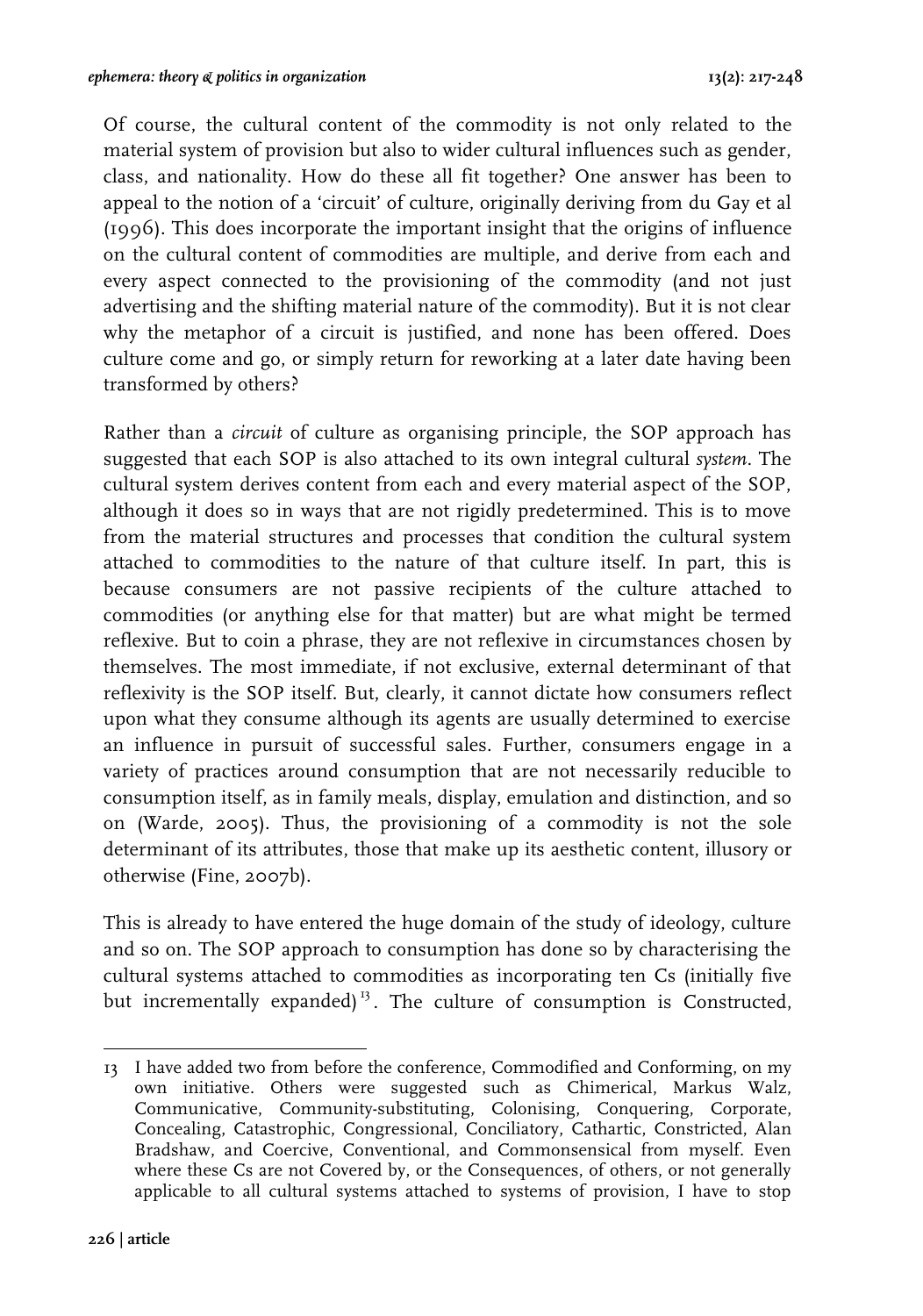Construed, Conforming, Commodified, Contextual, Contradictory, Chaotic, Closed, Contested and Collective<sup>14</sup>.

That the cultural systems attached to consumption are Constructed is probably uncontroversial in view of the postmodernist inclination to deconstruct them. The issue is what is constructed and how and with what effects, and especially the incorporation of the interaction between material and reflexive content. The latter implies that the culture system can never be the pure product of external forces upon the manipulated consumer (nor vice-versa). But, once again, what are the material and cultural boundaries which constrain reflexivity? Such reflexivity always involves individual responses so that the cultural system is Construed at that level.

Even in dream worlds, the culture of consumption is Conforming. This is not necessarily, or even primarily, a matter of the manipulated consumer, weaned off 'true' to false needs. Rather whether and how consumers make choices, and the meanings of these and their consumption to them, are not in circumstances of their choosing. So the culture of consumption is not fixed, nor selected from a fixed menu, as consumption and its purveyance are endlessly inventive. But this does not mean that anything goes, not least with anti-consumerism itself drawn out of an alter ego to consumerism. And, in particular in these terms although there are many other origins and forms of conforming, consumer culture is Commodified. Again, this is not a rigid determination with the commodity form of consumption dictating flexibility around what is consumed and with what meaning but equally constrained by the imperatives of profit-making along the system of provision. And, even where consumption is not commercialised, its culture again tends to be constructed in relation to its opposition to commerce – as in home-made which, of course, can be used as a selling point itself.

Further, as each SOP and its associated cultural system are contingently formed, both their material content and associated meanings are Contextual, the same object of consumption, such as a McDonald's hamburger, can have both different material and cultural content in different situations, and these be differently determined too. Cultural systems are also Contradictory in the dialectical sense of being subject to underlying tensions that need to be resolved

 somewhere and ten Cs seems to round things off. Otherwise, subject to alphabetical limitations, there is a danger of reproducing all the elements that go into (the psychology) of marketing and more.

<sup>14</sup> I have somewhat cautiously and reluctantly extended this approach from consumption to identity, uncertain of the scope of application of what was then the 8Cs beyond consumption, Fine (2009b). See also Fine (2012b) for the full ten Cs applied to ethical systems (in the context of economics).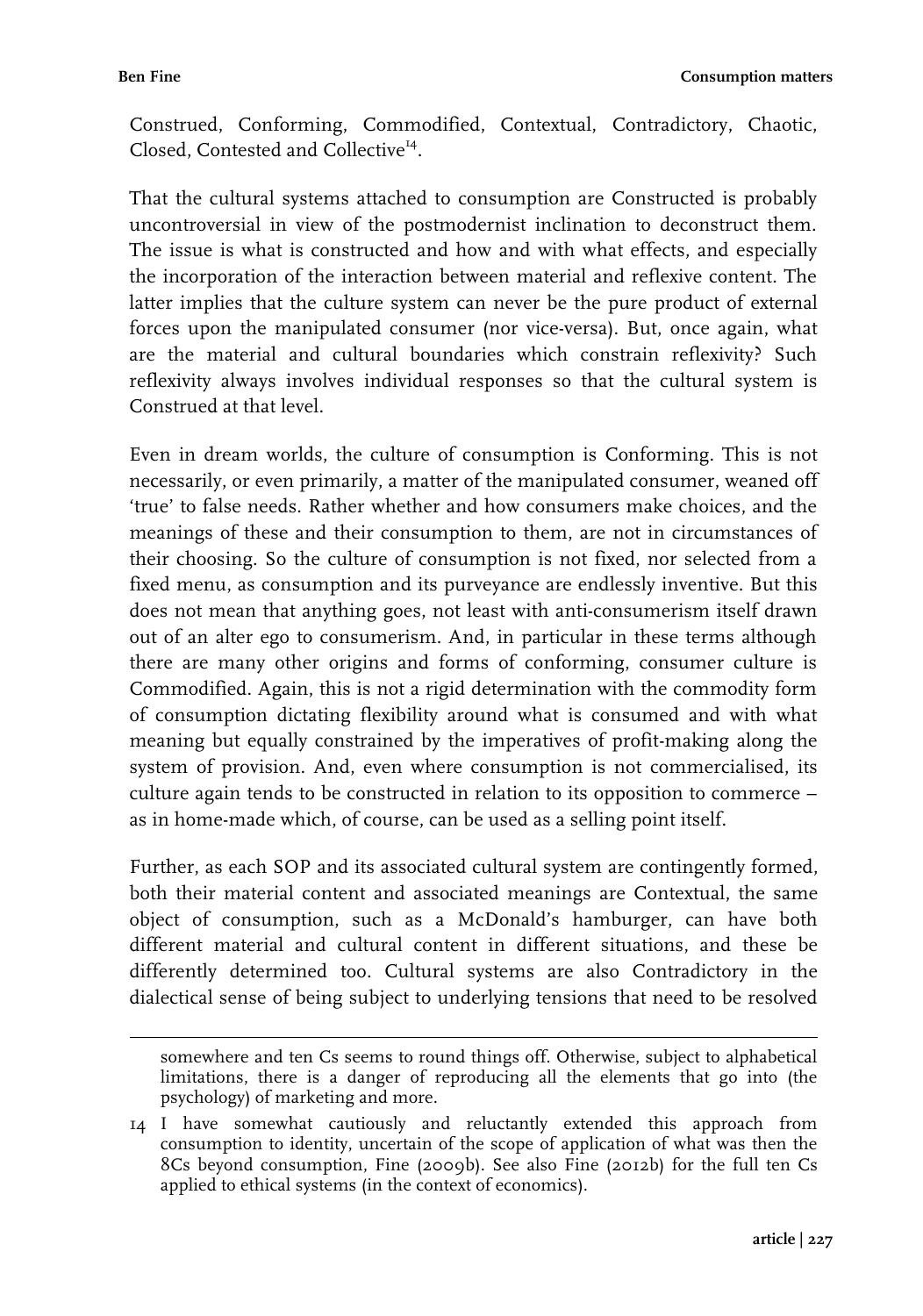at a more complex level and that drive change. In the SOP study of food systems, as mentioned, it was found that eating disorders are a consequence of its success in creating a symbiosis between the compulsions to eat and to diet, see above. How these and other tensions are resolved, for both other foods and for other SOPs, is equally differentiated. Fashion in contemporary capitalism is, for example, always caught between the demands for novelty, differentiation, emulation and cheap mass production.

Correspondingly and not surprisingly, cultural systems are Chaotic in the sense of being riddled with inconsistency of belief and action although not, thereby, arbitrary. This is inevitable given, for example, compulsions to eat and to diet as far as food systems are concerned (not least with the 'heavy/lite' syndrome in which health and unhealthy food feed off one another - a diet coke justifies a hamburger). A cultural system is also Closed in the sense that its ways of constructing meanings, beliefs and actions tend to preclude but not necessarily to prohibit others. Just think of trade-marking, standards, branding, regulations, and so on, not just what they are but how they are made and who gets to make them. Nonetheless, cultural systems are Contested both indirectly in terms of the conditions attached to the material practices along the chain as well as directly over the way in which these are endowed with meaning. What do we mean by fair trade for example? Each cultural system is Collective, despite individual reflexivity, in the sense of reflecting social practices that are themselves communicated through meaning.

It might at this point be thought attractive to add an eleventh C, Class. But this should not be privileged as an element in cultural systems of consumption any more than gender, ethnicity or whatever. As consumption is driven by the commodity form, it is the capacity and willingness to pay that is the most important proximate quantitative determinant. Whilst income, and lifestyle, do have some correspondence to class position, this is sufficiently loose and variable across SOPs that class as such is not an immediate determinate of corresponding cultural systems or even patterns of consumption<sup>15</sup>. In short, although class is an important determinant of consumption, it is at most, and not inevitably, a proximate determinant of corresponding cultural systems. Think TVs, washing machines, haircuts, phones, and so on. It would be hard to find a class culture in these that prevails, like writing in a stick of rock, especially distinctive from income levels and other determinants.

 15 See Fine et al (1996) in critique of Tomlinson and Warde (1993), and see Friedland et al. (2007).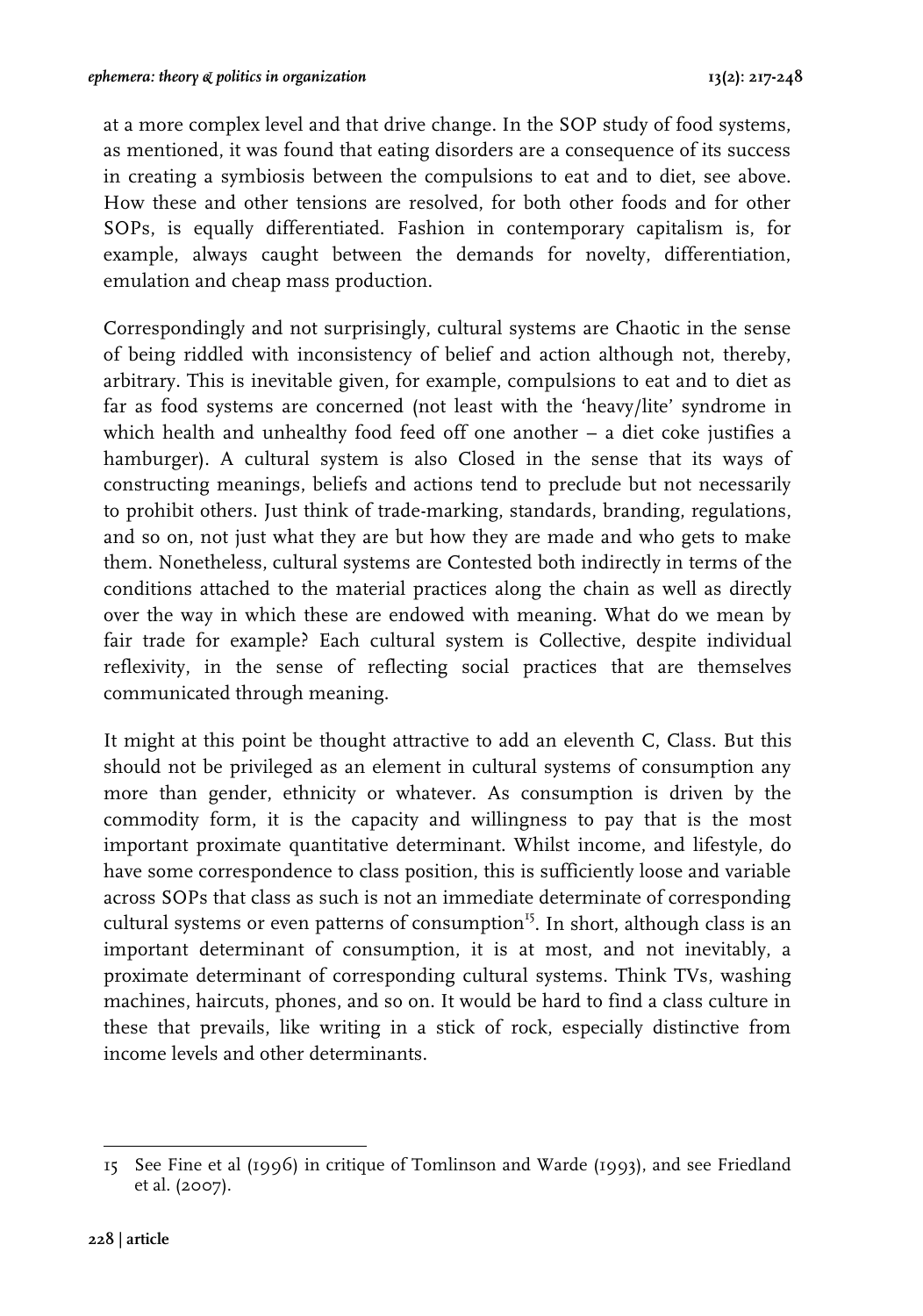# **And from ANT to …**

Although described over a decade ago by Leslie and Reimer (1999: 405) as 'perhaps the most comprehensive elaboration of production-consumption relations', and as one of three approaches to the study of consumption, and cited as such in Jackson et al. (2004: 8), the SOP approach is more marked by its limited application and profile. It has, though, prompted criticism from time-totime. The food systems literature, especially associated with Friedman and McMichael for example, was earlier established than the SOP approach and offered some inspiration for it. But it experienced a crisis of confidence in the early 1990s because of the failure of the empirical evidence to conform to a few, relatively fixed ideal-types of globalised commodity systems around wheat and beef for example. This, alongside the anticipated fracturing of food systems with the emergence of bio-technology, threw the whole approach into disarray. The less rigid SOP approach, which did allow for differences in national and product food systems, was roundly condemned by erstwhile global 'foodies'<sup>16</sup>. Whilst some have now tempered this initially extreme reaction to the diversity and increasing complexity of food systems, others, led by David Goodman, sought refuge in the greater methodological openness of social theory and especially actor-network theory, accusing the SOP approach of undue reliance upon a social/natural dualism (Fine, 2003a, 2003b, 2004 and 2005b).

Significantly, the inspiration for the ANT assault on the SOP approach derives from Callon, who has long and explicitly rejected the notion of capitalism itself as an ideological construct of political economists (Fine, 2003b). More recently, ANT itself has been discarded in deference to performativity. In a paper on the anthropology of markets running to over sixty pages, but marked not for publication, Callon and Caliskan (2005) make no reference whatsoever to ANT, although it essentially reads and reduces contributions surveyed, however accurately and both positively and negatively, through that perspective. This is true of the formalist/substantivist debate within anthropology as well as commentary on the relative merits of the GCC/GVC, see below, and SOP approaches:

The rigidity of commodity chains approach is broken by Fine and Leopold's systems of provision perspective (Fine and Leopold, 1993; Fine, 2002). Their research focuses on the world of consumption and simultaneously studies the relations of production and exchange in sectorally specific systems of provision like those of food and garments. Although corrective of the over-simplification of commodity chains approach, and careful in not assuming that the disciplinary

 $\frac{1}{\sqrt{2}}$ 16 See debate in special issue of *Review of International Political Economy*, 1994, 1(3): 519- 86.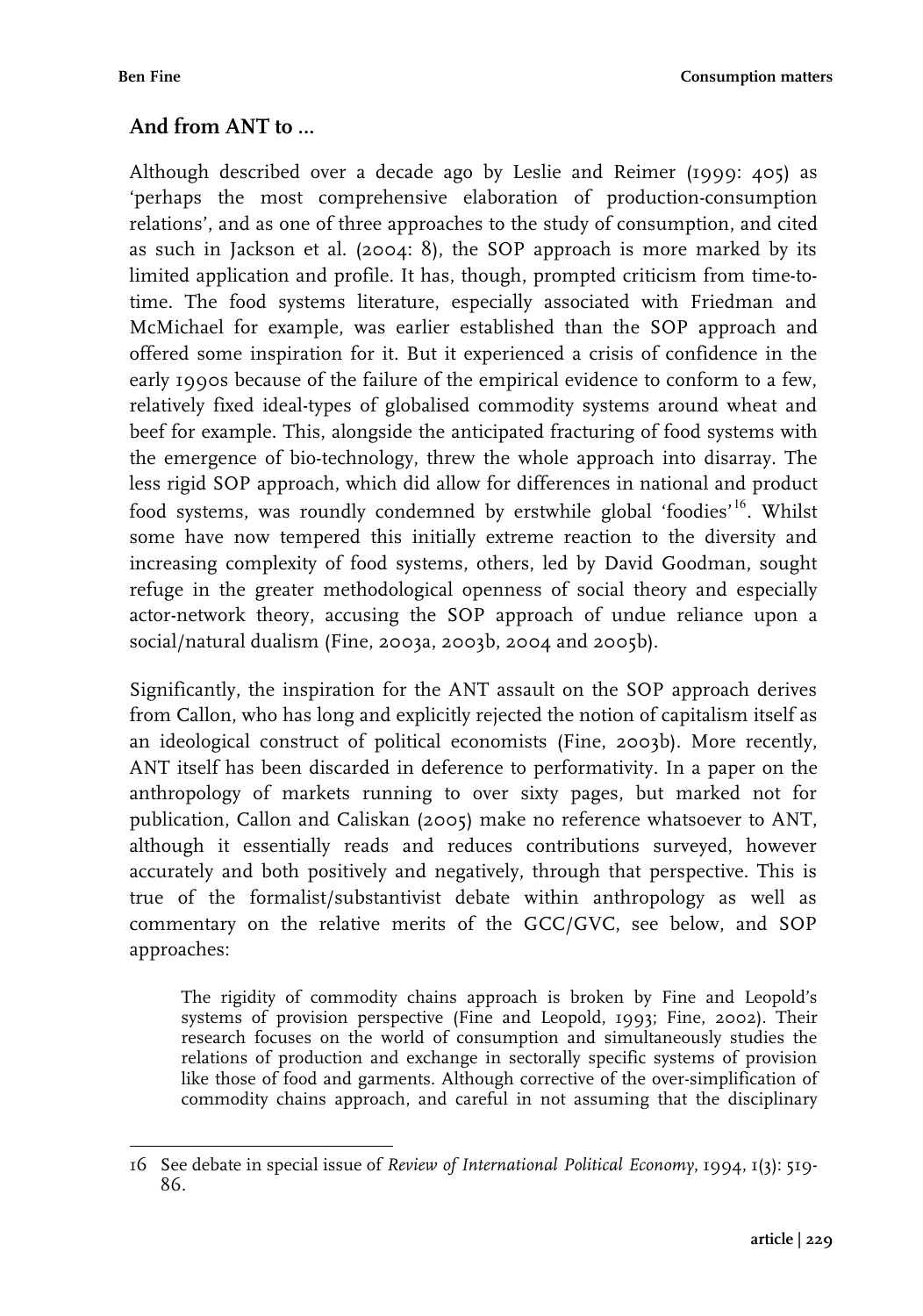taxonomy of the social sciences are not necessarily followed by the agents of these systems of provisions, the approach still limits itself in registering what it calls the material limits defining the world of the system in individual sectors. What happens in the sector itself, how its markets are organized, its prices are set, networks built, research carried out are still left untouched in the systems of provision approach. (ibid*.*)

The last criticism is incomprehensible in terms of the 150 pages or so specifically devoted to the food and clothing systems in Fine and Leopold, and the subsequent work on sugar, meat and dairy systems, for example, referenced and drawn upon in Fine (2002).

# **…Through GCC/GVC…**

There would, however, appear to be a close affinity between the global commodity chain, now global value chain, GCC/GVC and SOP approaches. Each emphasises attention to the chain of activities connecting production to consumption and how such a chain offers an integral form of commodity supply. But each approach has also evolved from different origins and with a different dynamic, with little or no dialogue between them let alone convergence.

The story of the GCC/GVC approach can be told in a number of ways, especially in light of what it excludes as opposed to what it includes, see Bair (2005) and special issue of *Economy and Society* (Gibbon et al., 2008) and, for critique, Bernstein and Campling (2006a and b). GCC/GVC began with an attempt to situate sector-specific production within world system theory. It did so through suggesting ideal-types of chains, initially buyer- and retailer-driven, highlighting an abiding concern with power and governance along chains. Inevitably, this twofold classification proved inadequate to the empirical diversity of chains themselves, and the typology has been extended accordingly, with Gereffi et al (2005) an exemplary illustration in which five chains are teased out of the eight possibilities around the 2x2x2 classification of governance across high or low complexity, codification and capabilities along the chain. Thus, GCC/GVC research has been driven by an evolving classificatory scheme to accommodate the burgeoning case study evidence that otherwise fails to fit.

The commitment to empirical case study is the strong and driving factor in GCC/GVC research – follow the chain. Its counterpart is an extraordinary weakness in theory – in depth, consistency and rationale. No doubt its practitioners would strenuously disagree but they seem to have been subject to a syndrome of off-the-shelf appropriation of whatever theoretical fragments suit shifting empirical needs or intellectual fashions. Indeed, tongue in cheek, it is tempting to see the GCC/GVC approach as a reflection in its own mirror,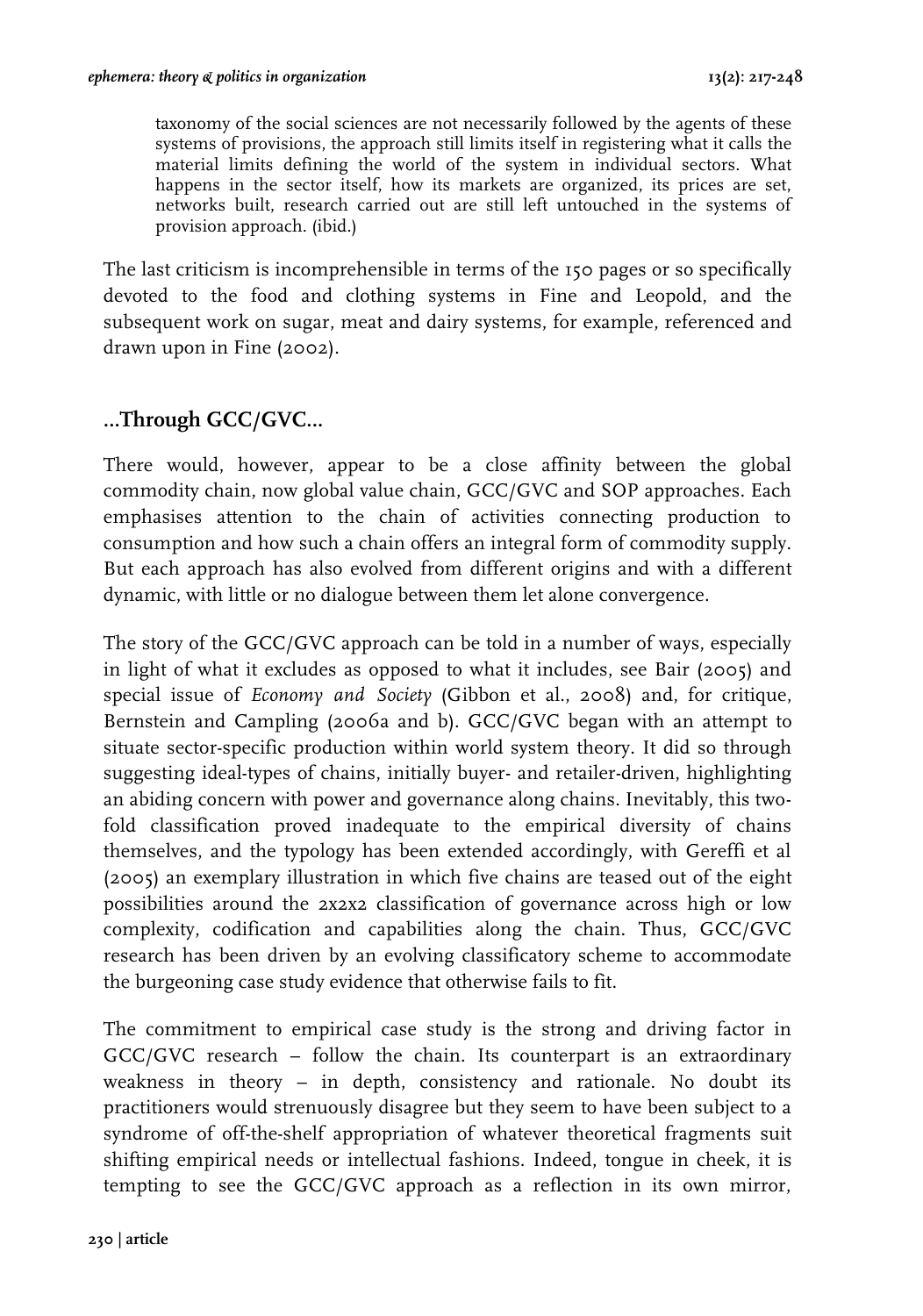imposing theoretical governance over its unruly case studies by a chaotic assemblage of concepts. From the abstract of Gereffi et al (2005: 78), we get a clear idea of this $^{17}$ .

This article builds a theoretical framework to help explain governance patterns in global value chains. It draws on three streams of literature – transaction costs economics, production networks, and technological capability and firm-level learning – to identify three variables that play a large role in determining how global value chains are governed and change. These are: (1) the complexity of transactions, (2) the ability to codify transactions, and (3) the capabilities in the supply-base. The theory generates five types of global value chain governance – hierarchy, captive, relational, modular, and market – which range from high to low levels of explicit coordination and power asymmetry.

Thus, although not arbitrary, the choice and use of supportive theory are accidental, generally reflecting the idiosyncratic character of individual contributors and the rapidly changing fashions across social theory itself<sup>18</sup>. This begins with Gereffi and world systems theory but rapidly became captured by the flec-spec post-Fordism of those such as Kaplinsky and Humphrey for whom chain as *filière* proved irresistible. From there, we have witnessed various opportunistic attachments to those theories that uncomfortably weld the rigidity of ideal-type chains to flexible analytical frames to preclude charges of excessive determinism (and to fit the evolving evidence and analytical concerns such as governance). The result has been to place GCC/GVC in an analytical ghetto of its own making. Its practitioners have been highly active and with high profile but have increasingly collaborated rather than attracting an expanding band of followers and subject matter. On the one hand, the core determinism within the chains themselves, and corresponding case studies, deter those who would reject any model imposed on history – whether it be the dogged anything-could-havebeen-small-scale openness but for history of Sabel and Zeitlin (2004) or the various post-postmodernisms of convention, performativity, and ANT. On the other hand, increasing sensibility of the GCC/GVC approach to the latter has deterred those who are attracted by the determinism of the chains, whether these be conventional or heterodox economists or economic sociologists<sup>19</sup>.

 17 The GCC/GVC approach has also increasingly become policy-oriented, from World Systems to World Bank as it were. See Gereffi and Frederick (2010).

<sup>18</sup> Although there is some attempt at convergence and consistency made through the GCC/GVC working group, www.globalvaluechains.org.

<sup>19</sup> Note that the superficial appeal by Gereffi et al. (2005) to transaction costs, a flawed and limited approach to economic organisation, is an ideal illustration of many of the points offered here. Note also the corresponding lack of critical reflection on the GVC website in defining governance as non-market forms of coordination, counterposing market to non-market – where does 'capital(ism)' fit in this schema?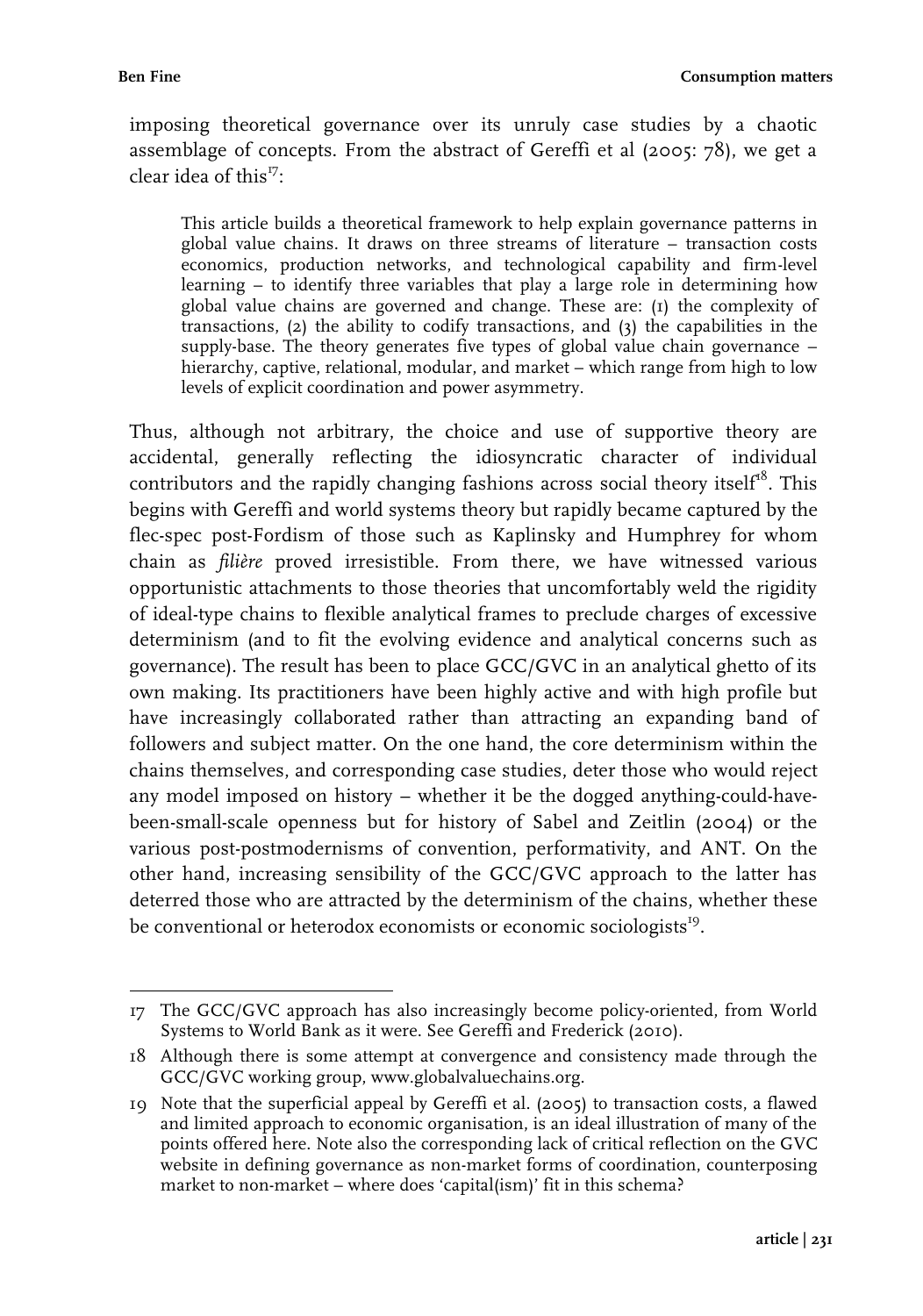Such antipathy across the social sciences to the GCC/GVC approach, more by way of benign neglect than active critique, is reinforced by two further factors. First, the scope of the approach has been extremely limited by the nature and number of the case studies, a few sectors globally organised for final consumption. Despite origins in world systems theory, implications for the world system (and in the age of 'globalisation') have been notable for their absence not only in the systemic sense but also in implications for other sectors, from raw materials through to finance, e.g. those not destined for final consumption, and for the role of the state. As Bernstein and Campling (2006a: 240) put it<sup>20</sup>:

the commodities on which current 'commodity studies' concentrate are above all those in the *realms of personal consumption*. In short, there is little interest in capital or producers' goods and intermediate goods, which are no less commodities than 'exotic' fruits air-freighted from the tropics to Northern supermarkets, branded coffees or clothing, or eco-tourism<sup>21</sup>.

Second, the GCC/GVC literature has been both parasitical and superficial in relation to the social theories on which it has drawn and has, consequently, had little to offer them in return. A particularly acute example of the lack of such broader self-reflection on the part of the GCC/GVC approach is its failure to examine what defines and determines the chains themselves with this generally taken as self-evident by virtue of case studies. This follows from an almost exclusive pre-occupation with 'vertical', follow-the-chain analysis, to which is added the coordination/governance of the given chain. But what of horizontal factors, both within and beyond the chains? Thus, not only no chains for steel, energy, transport and finance, etc, let alone health, education and welfare, but these also potentially fracture the integral nature of the chains that can be identified. For finance or, more exactly, financialisation for example, the rise of equity finance and of futures markets for commodities not only brings into question the functioning but also the definition of chains. Is it possible that along the chain factors may have become subordinate to across-chain financialisation? $22$  Similar considerations are raised by the attachment of chains to the horizontal factors attached to consumption and the consumer.

 20 This limitation of the GCC/GVC approach was strong if implicit in the stand-off in policy analysis and debate for South Africa between Kaplinsky and others in ISP (1995) and Fine and Rustomjee (1997) and Fine (1995a).

<sup>21</sup> Fine (2002) extends this point in relation to the wider domains of public sector systems of (state) provision in transport, energy, housing, and so on, see below.

<sup>22</sup> As Rossman and Greenfield (2006: 2) put it, cited in Fine (2007a): Of course, companies have always sought to maximize profit. What is new is the drive for profit through the elimination of productive capacity and employment. Transnational food processors, for example, now invest a significantly lower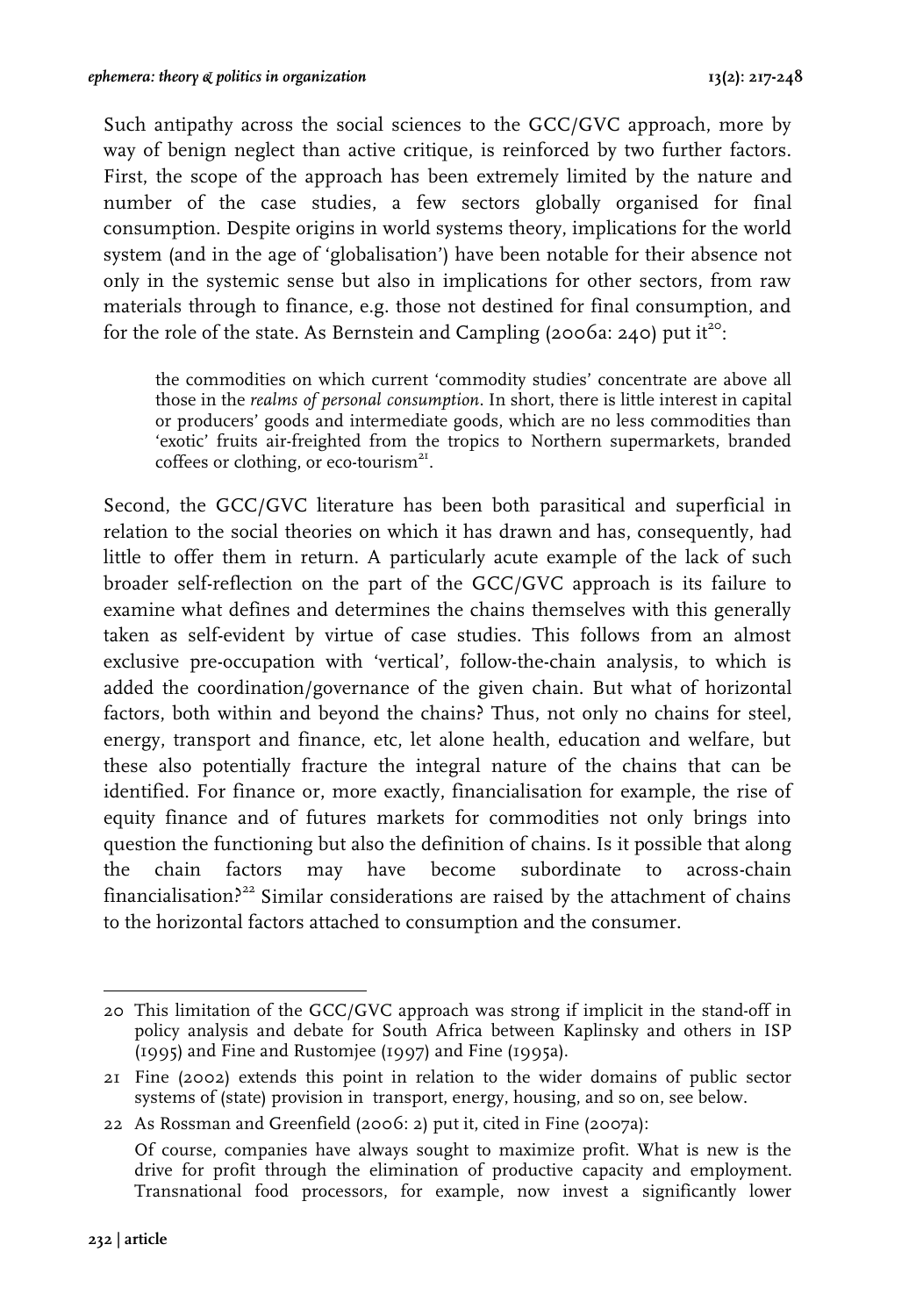This all explains why the use of social theory by the GCC/GVC approach must always be on the theoretical move, since if any element were more fully embraced it would expose the approach's limitations and/or ambiguities and inconsistencies. Whether it be convention, actor-network or other theory, it is only possible to anticipate frustration by their proponents, rather than delight, at the piecemeal and tardy fashion in which a particular stance has been adopted and applied. In this light, it is hardly surprising that consumption should have remained off the GCC/GVC agenda for so long despite the early incursions of the flec-spec/*filière* approach. For, whilst its post-Fordism emphasised smallbatch production serving consumption in niche markets, it moved no further than this, certainly relative to the explosion of consumption studies inspired by postmodernism. Had such a cultural turn in consumption been adopted by the GCC/GVC approach, it would have swept away and not just been subordinated to what would have been perceived to be the economistic and reductionist attachment to ideal-type chains.

In contrast to GCC/GVC, then, the SOP approach originates with the study of consumption itself and, in this sense, traverses an analytical route in the opposite direction albeit very much more quickly if not instantaneously. As mentioned, Fine and Leopold (1993) argued that theories of consumption had developed in a horizontal fashion within disciplines and across variables (utility maximisation for economics, emulation and distinction for sociology, deconstruction of meaning for cultural studies and so on) and across commodities. Further, to integrate the various analyses together and the corresponding factors involved requires attention to specific commodity chains designated for consumption. Thus, from the outset, the SOP approach took consumption as its object of study, a vertical as opposed to a horizontal approach and, in addition, as a conscious reaction against postmodernist confinement of the study of consumption to the meaning of the consumed and to the consumer. These needed to be situated in relation to the whole chain of activity sourcing provision and, to that extent, restoring production to a position of prominence. Significantly, as observed earlier, the SOP approach had itself been prompted by an entirely different issue, the relationship between rising female labour market participation and patterns of ownership of putatively labour-saving consumer durables. The idea of one to fund the other through some consumerist logic was theoretically and empirically rejected for a complex understanding of the diverse nature and determination of

 proportion of their profits in expanding productive capacity. Financial markets today directly reward companies for reducing payroll through closures, restructuring and outsourcing. This reflects the way in which financialization has driven the management of non-financial companies to 'act more like financial market players'. See also Newman (2009).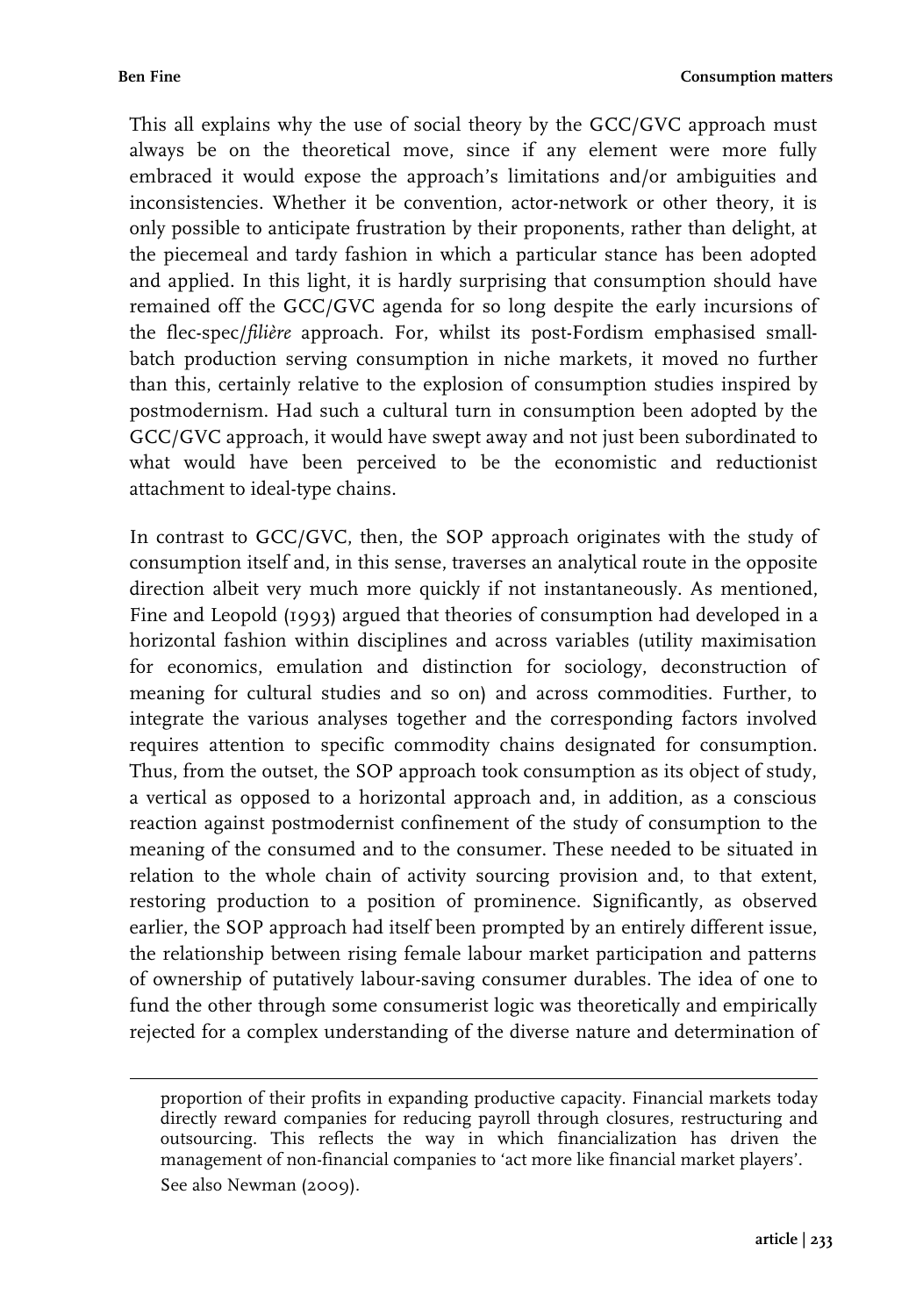consumption norms, and their attachment to the economic and social reproduction of the workforce (Fine, 1992).

In other words, the SOP approach sought both to identify complex patterns of consumption and to link them to systems of provision. Unlike the GCC/GVC approach, it rejected ideal-types to specify chains. Rather, the integral nature of individual SOPs, global or otherwise, is seen as contingent upon the socially and historically specific form taken by the accumulation of capital on which they are based and which give them their dynamic. This is not to abandon theory altogether nor to revert to a notion of Fordist mass production as the only model (nor the presumption that anything that is not Fordist in every respect must be post-Fordist). In contrast to the unambiguous departure of the GCC/GVC approach from Marxist value theory – ironic in view of the shift of nomenclature from commodity to value – the SOP approach retained Marxist value theory, and its theory of production. For this, though, Marxist theory places emphasis upon the drive either to fragment or to consolidate across sectors (economies of scale and scope, respectively, in orthodox terminology) dependent upon how competition is engaged. And the process of competition is itself structured according to access to finance, markets, design, technology, labour markets, and so on, and is historically contingent in how specific sectors evolve in relation to one another. Thus, to repeat, it is the structuring of accumulation in production and through to consumption in practice that is perceived to create SOPs, rather than these corresponding to ideal-types as for the GCC/GVC approach, thereby realising recognisable clothing (and fashion), food, housing, and transport systems $^{23}$ .

### **…To the value of labour power**

Whilst, then, emerging at much the same time, the GCC/GVC and SOP approaches have had little or no point of contact other than through the intermediary of food. But I now (re)turn to an entirely different issue, the relationship between the study of consumption and Marxist value theory that has erupted through a debate with Lebowitz<sup>24</sup>. This debate focuses on the nature and determinants of the value of labour power, a topic that has immediate

 23 And also, with Fine and Leopold (1993) noting the failure of postmodernist studies to address public consumption, seeking a corrective in terms of public sector systems of provision (PSSOPs) offered in Fine (2002). See also Bayliss and Fine (eds) (2008) for this in the context of, and in opposition to, privatisation.

<sup>24</sup> This debate is one of three with Kincaid (2007, 2008 and 2009), Lapavitsas (2009) and dos Santos (2009) and Lebowitz (2003, 2006 and 2010). See Fine (2008b, 2009a and 2010) and Fine and Saad-Filho (2008, 2009 and 2010).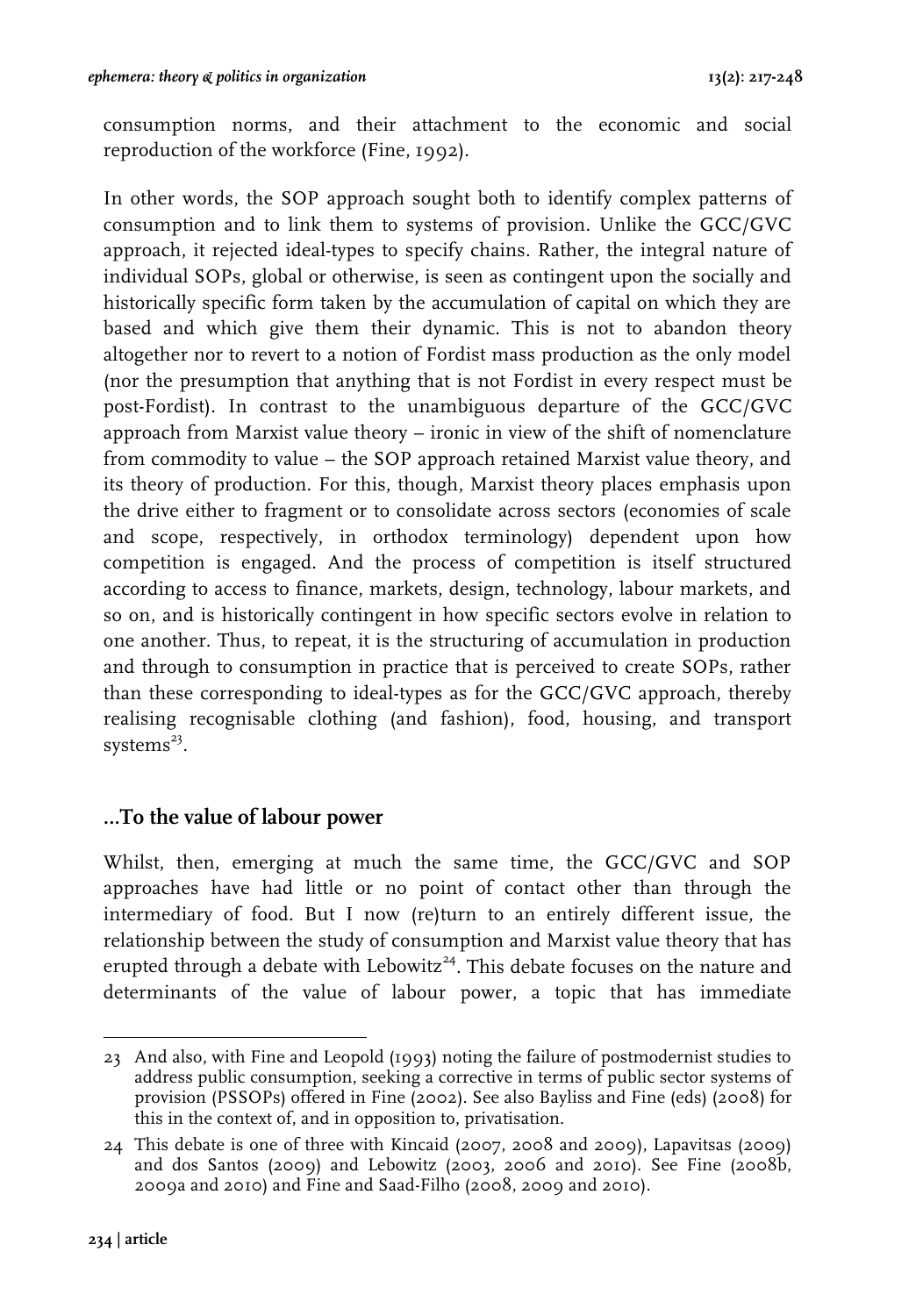connections to the study of consumption even though these have rarely been taken up if at all. Indeed, and it is a point of difference in the debate, for Lebowitz, the key issue and starting point is to emphasise how insufficient attention has been given to class struggle, especially at the point of production, both by Marx himself and Marxism, and that this is crucial in understanding the dynamics of capitalism in general and of the evolution of the rate of exploitation. For him, *Capital* is an account of what capital does, and not how labour resists and, thereby, influences outcomes. This leads him to put forward the concept of the 'degree of separation', to incorporate the notion that capitalists must divide and rule workers in order to prevent them from appropriating the surplus produced. The degree of separation is also decisive in determining the extent to which the productivity increase associated with capital accumulation is appropriated by capitalists (as relative surplus value) or by workers in defence of the value of labour power (which would imply higher levels of real consumption).

There is an issue, here, of whether this fairly represents Marx and Marxism in terms of the neglect of class struggle, especially in light of the labour process literature that has, admittedly gone into decline over the period of neo-liberalism, most notably through the twin assault on industrial relations and sociology (by human relations and resource management) in particular and political economy in general. But my starting point has been different. It has been to address more closely the determination of the value of labour-power, something that, as already indicated, has been sorely neglected in the Marxist tradition despite its importance, with almost absolute reliance upon Marx's own reference to moral and historical elements without going into further elaboration. Even on this narrow basis, however, there have been two different approaches to the value of labour power (although they are perceived to be equivalent within an inappropriately static equilibrium framework). One is to refer to the value of labour power as a value as with variable capital, most immediately as reflected in a quantity of money, with the value of wages oscillating around the value of labour power in practice. The other is to refer to a bundle of goods as standard, and their corresponding socially necessary labour-time of production. These are, of course, very different conceptualisations of the value of labour power as is sharply revealed by any increase in productivity. The first would lead to a reduction in the rate of profit since the wage as a bundle of use values would increase in proportion as values of commodities decrease other than labour power itself. The second would be at the opposite extreme, with the value of labour power reducing in proportion to productivity increase as the wage bundle remains unchanged. For Lebowitz, the degree of separation is decisive in determining where the outcome lies between these two extremes.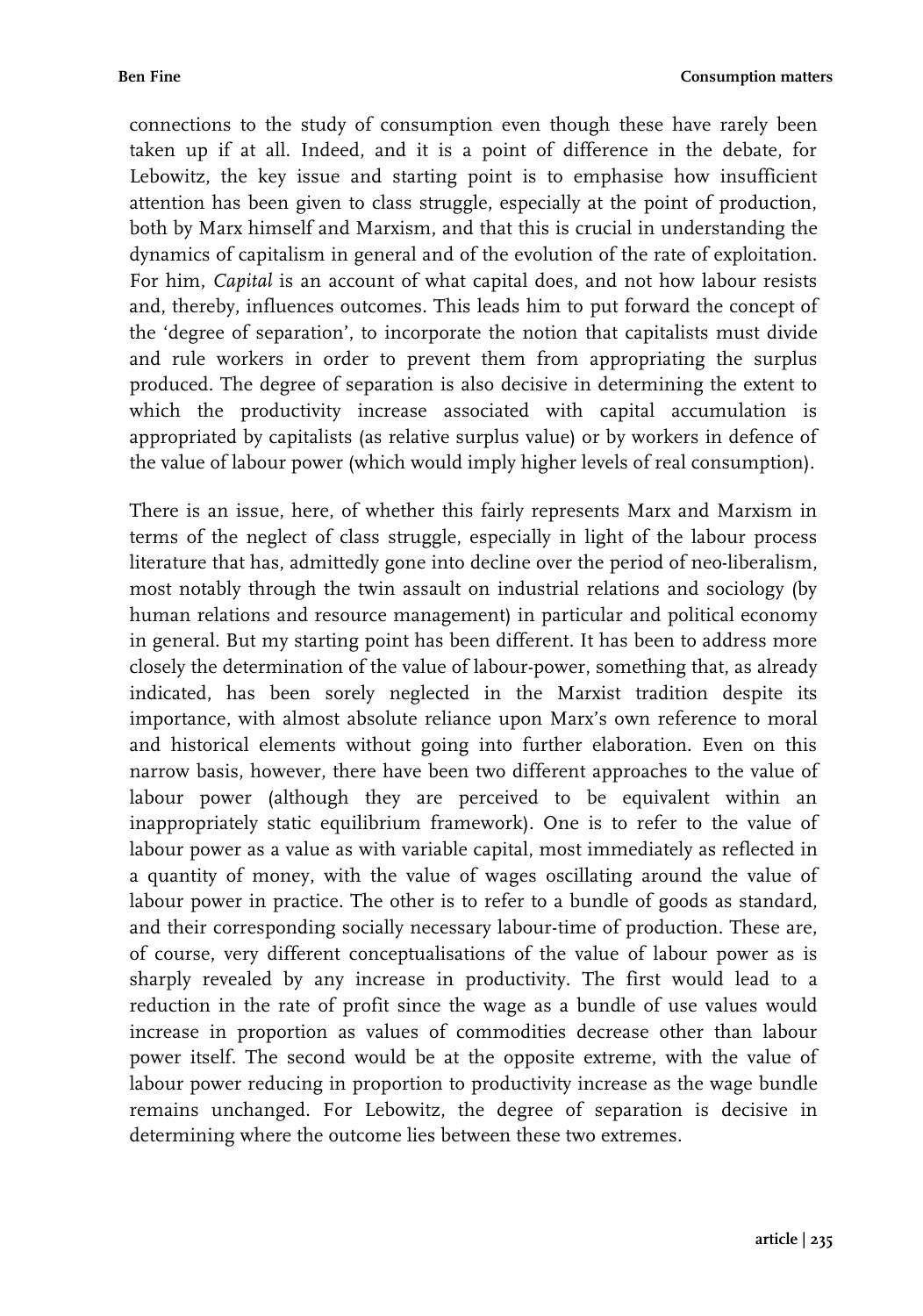My position is different and differently motivated and tends to view Lebowitz's stance as bordering upon a tautology – the more the working class is united in struggle as represented in the 'degree of separation', the more it has to gain from productivity increase. There is also a dual aspect involved in my approach, corresponding to the two different ways of interpreting the value of labour power – as values or as use values. The first aspect concerns differentiation across labour markets. Without going into detail, there are a number different economic and social processes that differentiate the creation and occupation of positions within the production process (and the labour market more generally), and these flow in part from the imperatives of capitalist accumulation itself in terms of skills, hierarchies, and oppositional and organisational conflict in response to (re)organisation of the work process. Such differentiation, or segmentation as it is usually termed, is variously situated within and across firms, sectors, and occupations. At the very least, this means that the form taken by the value of labour power is not simply a standard enjoyed by all, but one that is determined according to the processes of, and responses to, the restructuring of employment. The value of labour power is not even an average from which there are divergences either side, in anything other than a numerical sense. Rather, the value of labour power is the result of a deeply structured and differentiated (re)positioning of the workforce in its economic and social relations as well as in its more narrowly defined rewards in terms of wage differentiation. Indeed, as argued in Fine  $(1998b)^{25}$ , labour market segmentation is not merely a matter of different segments of the workforce but differentially organised functioning *within* those segments by comparison with one another.

Before proceeding to the second aspect of how the value of labour power is to be interpreted, it is worth emphasising on the first aspect alone how difference with Lebowitz is generated. We do agree that I place class struggle at a lower level of abstraction than he does. For he sees it as located at the level of capital and labour as a whole, with the degree of separation reflecting, in aggregate or balance, the struggle at this level albeit made up of the varieties of more complex struggles across the economy. As a result, I am interpreted as denying the primacy of class struggle, and of deeming it to be contingent rather than necessary. This is not so for the following reasons. First, it is necessary to unpick the notion of abstraction into at least two different aspects<sup>26</sup> which often, but do not always, coincide<sup>27</sup>.

 25 See also debate with Fleetwood (2006) and Fine (2007c).

<sup>26</sup> In addition, there are differences in the order of exposition and of investigation.

<sup>27</sup> This is more fully explored in the debate with Kincaid with, for example, the law of the tendency of the rate of profit more abstract but of equal causal status to the counteracting tendencies (since both are systematic consequences of accumulation and production of relative surplus value).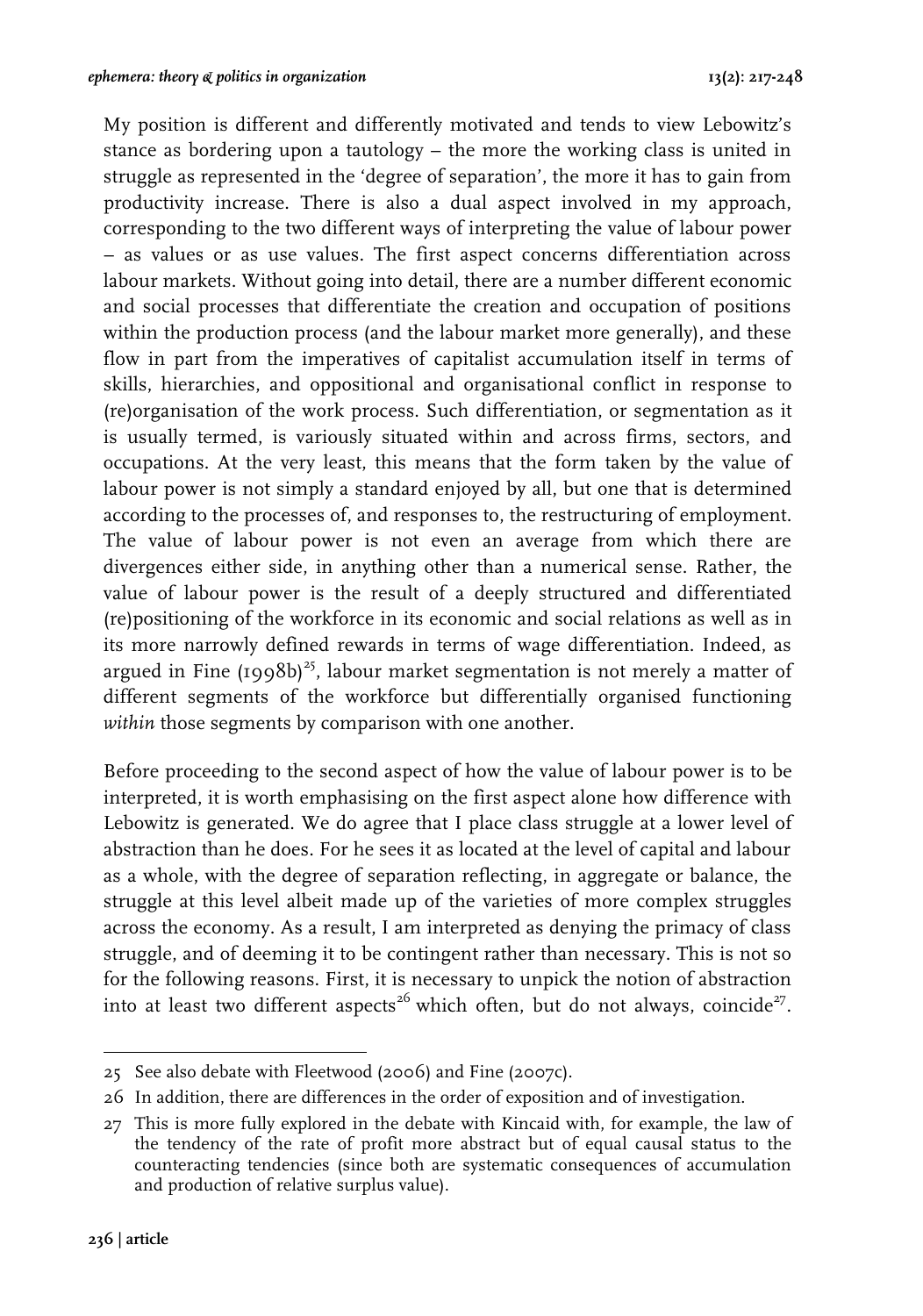One is the logical movement from more abstract or simple concepts to the more complex and concrete. We cannot have profit or price before we have surplus value and value, for example. The other is the causal relations between categories or factors. Here, irrespective of the causal status of class struggle, we can identify it as being differentially determined within production processes, across the economy, and in social and ideological contestation as well. Again, this is not at issue as could not be put clearer by Lebowitz (2010: 140):

I have no difficulty thinking about individual capitalists trying to divide and thereby weaken the workers they employ by, for example, using racism and sexism or by moving to greenfields or regions where trade unionism is constrained if not illegal; nor, are we lacking for examples of particular workers who struggle to reduce the degree of separation among themselves in complex and differentiated ways. Accordingly, there would seem to be a *prima facie* case for accepting that the degree of separation among workers (this inner abstraction meant to capture the balance of class forces) is realized through the daily struggles of capitalists and workers.

But it is the last sentence where we depart analytical company. For this inner abstraction is not one that is reproduced through material processes, and so is ideal. It is, to coin a phrase, a sack of potatoes of struggles that may or may not have any reinforcing solidarity so that there is no reason why the degree of separation should be reproduced as an abstract (that is simple, underlying) category. This is quite distinct from the determining role played by class struggle. Indeed, it is precisely because of the separation of the working class (and divide and rule across the organisation of production) emphasised by Lebowitz that means the degree of separation is both in form *and* essence, a complex category. There is a difference here with the rate of surplus value which can legitimately be taken to be an aggregate (and simple) social category. For it does offer a 'centre of gravity' around which there tends to be equalisation. This derives precisely from the unity displayed, inadvertently, by capital in its total circulation, in which capital would move to wherever individual rates of exploitation were higher than normal, even whilst reproducing a differentiated workforce. But there is no such equalising tendency amongst labour market conditions themselves (just as what makes for differences in labour markets in one place does not tend to have them replicated elsewhere – as if militancy were evened out across the economy by labour as opposed to capital, and otherwise there would be no discrimination in the labour market, for example, by gender and race and so on).

The second aspect in the determination of the value of labour power concerns the wage as a bundle of use values, commonly perceived as a material standard of living. Here, I have emphasised three points. *First*, the way in which that standard is established is different from one commodity to another (and in relation to elements of economic and social reproduction that are not produced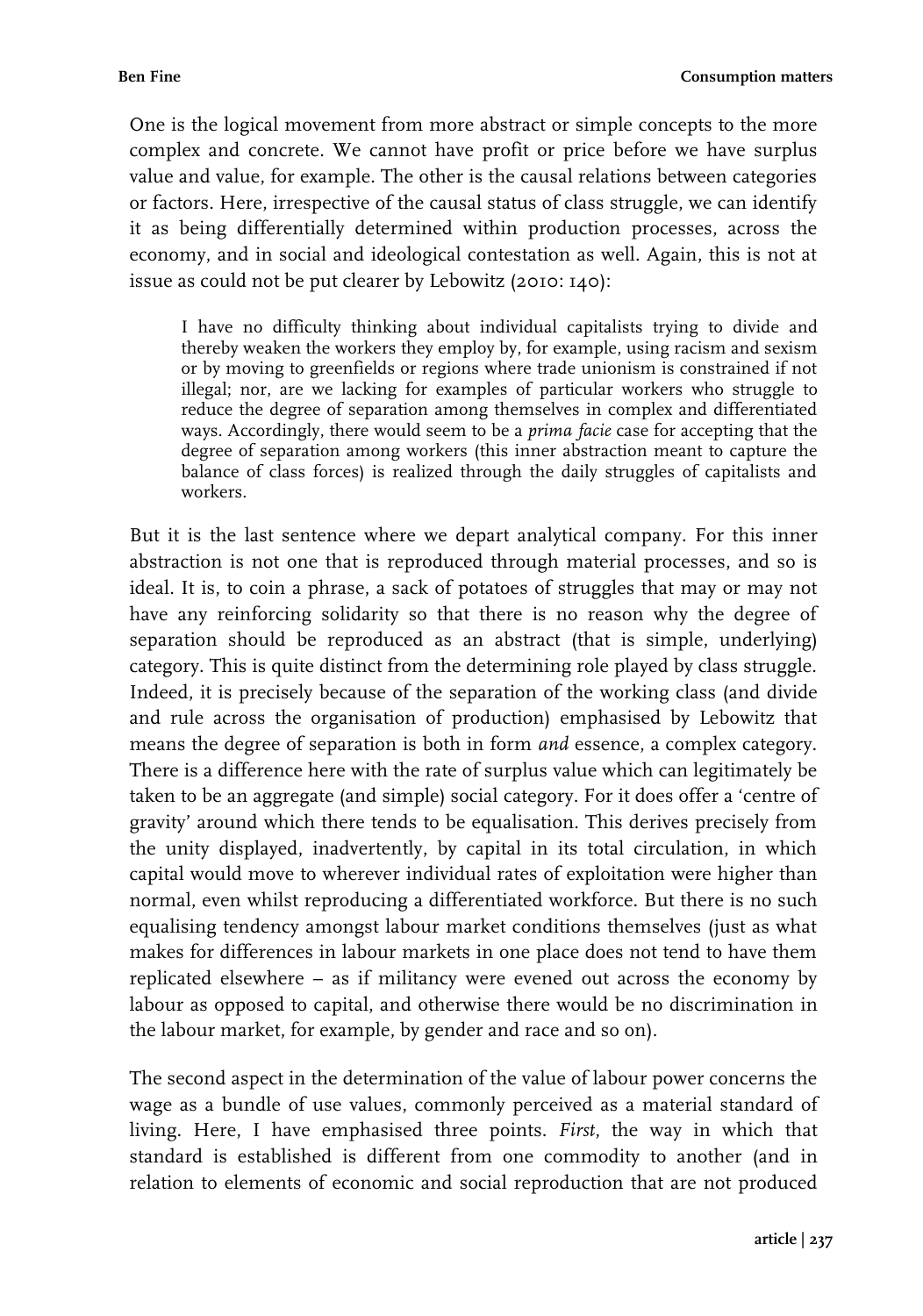by capital directly whether provided by the state or in commodity form outside of capitalist production). More specifically, as above, I have argued that the wage bundle is comprised of a number of separate systems of provision, such as the food, health, housing and transport systems, with these complemented by what I have termed public sector systems of provision, Fine and Leopold (1993), Fine (2002, 2005a and c, 2009c and 2012a), Bayliss and Fine (eds) (2008) and Fine and Hall (2012). *Second*, within each system of provision, norms are established which are neither the same for all nor even an average, but a distinctive mode of provision with corresponding incidence of levels and quality of consumption across different social groups. So, the nature of the moral and historical element is different both within and between different items within the consumption bundle.

*Third*, then, the way in which the different systems of provision establish the moral and historical element is certainly contingent upon class struggle, and upon the overall value of labour power as it evolves over time. But it is not reducible to, even if stretched beyond class conflict at the point of production, as a causal role is played by elements along each of the systems of provision as a whole, along which (in the links between production and consumption) influence is exerted upon, and interacts with, the levels and incidence of norms for consumption and associated cultural systems. Thus, whilst the value of labour power is given at any moment as an abstract and simple determinant, as accumulation proceeds, so the reproduction and transformation of that value of labour power is determined at the more complex level of differentially segmented and functioning labour markets and the differentiated systems of provision attached to differentiated standards of consumption.

In short, the moral and historical element in the value of labour power as a material standard of living – as opposed to a level of social necessary labour-time – is not determined by class struggle alone, not by production alone, not by conflict between capital and labour alone, and is differentially determined across different elements of consumption (and labour markets). Consequently, it follows that, if the degree of separation is taken as the measure of the extent to which productivity increase is appropriated by the working class, it is an extremely complex and concrete determinant and not one that is logically located at a high level of abstraction such as the value of labour power itself around which, to reiterate, the circulation of (surplus) value revolves and, from which, the complex determinants of the moral and historical elements can be abstracted.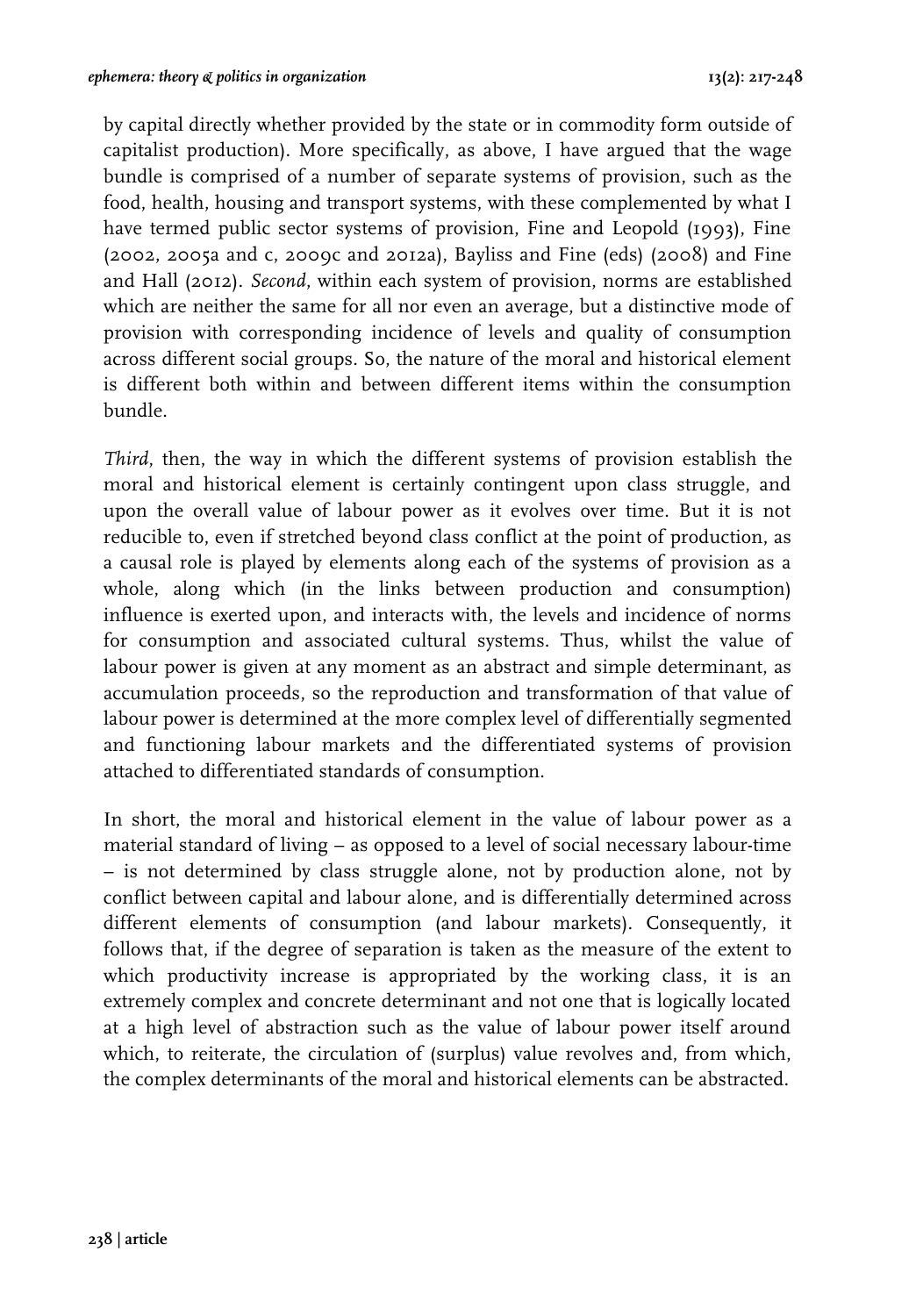#### **From consumption to consumer politics?**

Are these debates merely academic? The answer is no to the extent that theory sheds light on consumer politics, itself a tricky notion ranging from bread riots to anxieties over quality testing of consumer products. At one extreme, it is more closely aligned to notions of regulation in the narrow and traditional sense, with consumer protection sought through the intervention of the state, even more so with the privatisation and consumerising of public services (although there are claims that highly concentrated retailers now serve as regulatory gatekeepers on behalf of consumers). As Hilton (2007a) has suggested, such regulation has been inspired, at least in principle, by different models according to the perceived degree and scope of activism of consumers. The minimalist, economic model directs itself at restoring consumer sovereignty through correcting market failures. More extensive is the model of consumers as an interest group, capable of being represented in negotiations. This, in turn, can be taken further with consumer groups actively engaging in political campaigning.

In practice, whatever model is adopted in principle, it is highly conditioned by other forms of state regulation, itself uneven within and across countries. Further, across the European Union, apart from greater or lesser regulation of safety and standards, the tendency has been to harmonise across the lowest common denominator in consumer participation, with consumer (i.e. market, i.e. producer) choice prevailing over wider considerations in creating a 'single market'. But, according to the SOP approach, the cultures, practices and causes and consequences of consumer politics will be as diverse as the SOPs themselves. It follows, then, that state regulation of and through consumption is both diverse and not rigidly determined in light of the politics of consumption, especially in the United States, with increasing emphasis there and elsewhere being placed on both corporate and consumerist deployment of the media and communication for which high profile US branding and campaigning are universally unavoidable $^{28}$ .

 28 See especially Shah et al. (2007) and Livingstone and Lunt (2007). For this and more on a wider terrain, see for example the special issues in *Journal of Consumer Culture*, 2007, 7(2), Bevir and Trentmann (eds.) and *Annals of the American Academy of Political and Social Science*, 611, May, 2007. For critique of ethical consumption from a GCC/GVC perspective, see Richey and Ponte (2011). And for a recent diverse set of contributions to consumer studies, see results of the ESRC/AHRB *Cultures of Consumption Programme*, www.consume.bbk.ac.uk, for which I served under various capacities prompted by Frank Trentmann. This, in turn, kept my interest in consumption ticking over, subsequently reinforced by joining the Social Science Research Committee of the UK's Food Standards Agency.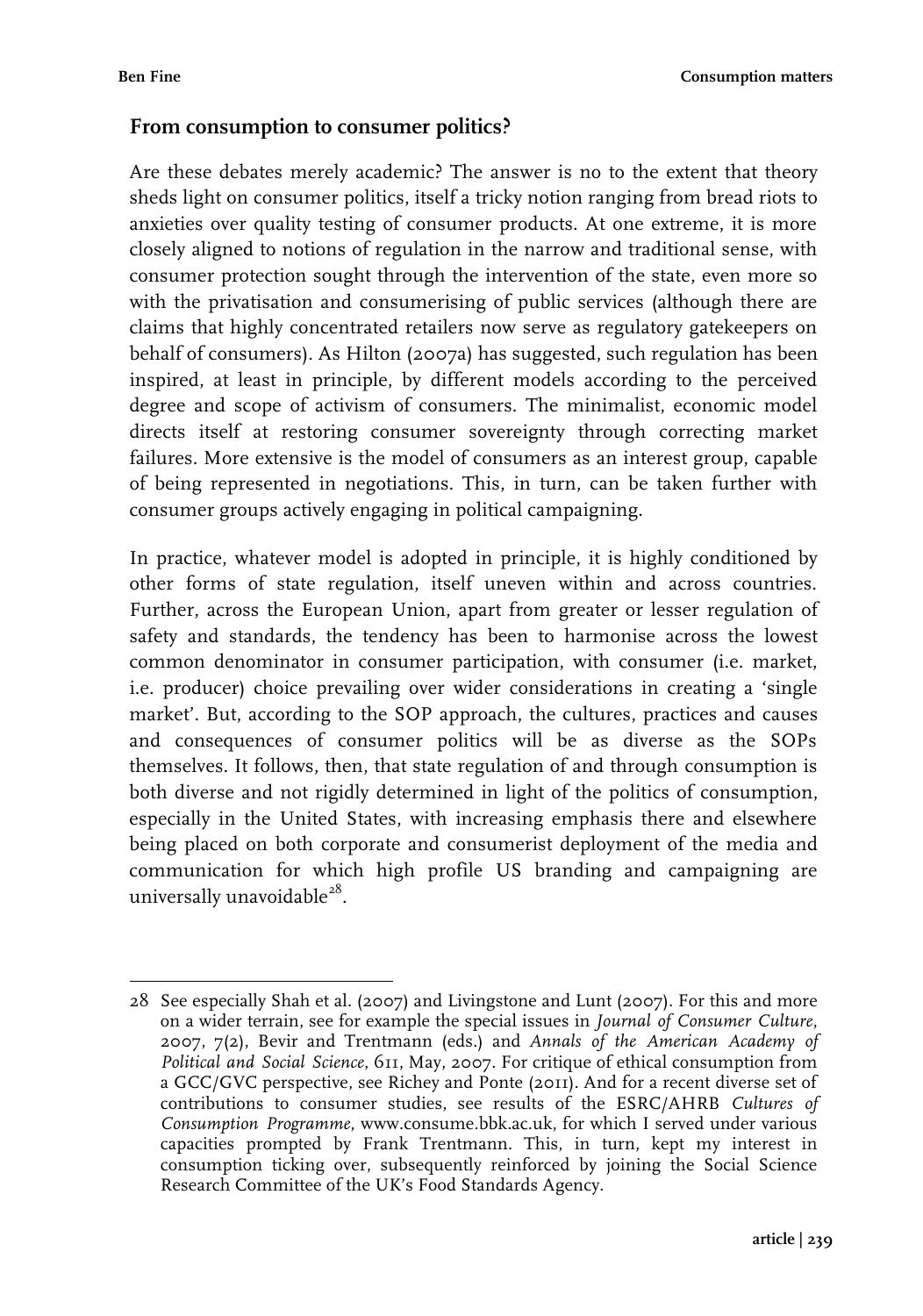What these approaches seem to share in common is the idea that if only there were more consumer activism of the right type, outcomes could be manipulated from bad or good to better, with the politics of consumption as a lever, most overt in the campaign for example, even literally, to get shit out of hamburgers, Thompson (2007). But elsewhere, Fine (2005a), I have argued that the latter is self-limiting for the following reasons. *First*, as we are all consumers, consumer politics is caught in the contradiction of presenting particular interests as if they were general, and this cannot be sustained the more effective the politics becomes and particular interests are promoted, defended or contested. Of course, this is not unique to *consumer* politics as the same is true of citizenship, human rights, and, within and even across borders, nationality, and so on. Thus, the most basic consumer politics of campaigning against higher prices tends to identify manufacturers, retailers, even government as purveyor of taxes and subsidies, as 'the other'. But to be defined as opposition is equally to fragment the universal category of the consumer and to open up the need for a unity of organisation and purpose that includes some and excludes others, and which will give consumer campaigns their constituencies, content and meanings.

A prominent way of addressing the impact of consumer politics and campaigns is by reference to a dualism between consumer and citizen, and the extent to which and ways in which the concerns of the latter are brought to bear upon the hedonistic self-interest of the former. Of course, the citizen is as much a general category as the consumer and is bedevilled by the same issue of whom and in whose interests. At one extreme, higher income does allow for a continued ethical and/or selective hedonism for the concerned consumer (Soper, 2007). At the other extreme, it can lead to active political campaigning that reaches back along the chain of material and cultural provision. As we are all consumers and citizens, so whom and what are *we* seeking to change? On the one hand, as the determinants of consumption are traced back to their origins and confronted by campaigning, so the nature of the politics is transformed into something else. The focus shifts from consumption as such to different and possibly wider concerns for the labour market and exploitation, or for the precedence of profit over the environment. The most notable, but unnoticed, example of this is the conversion of private into public consumption at which point the politics becomes one no longer of consumption but of the welfare state. It is significant that the contemporary process of privatisation of public services is one based upon not only recommodifying but also of what might be termed consumerising $29$ .

 29 It is also arguable that the idea of the public (and hence collective) interest, although itself problematic, is being diluted by the notion of citizen-consumer. For the latter,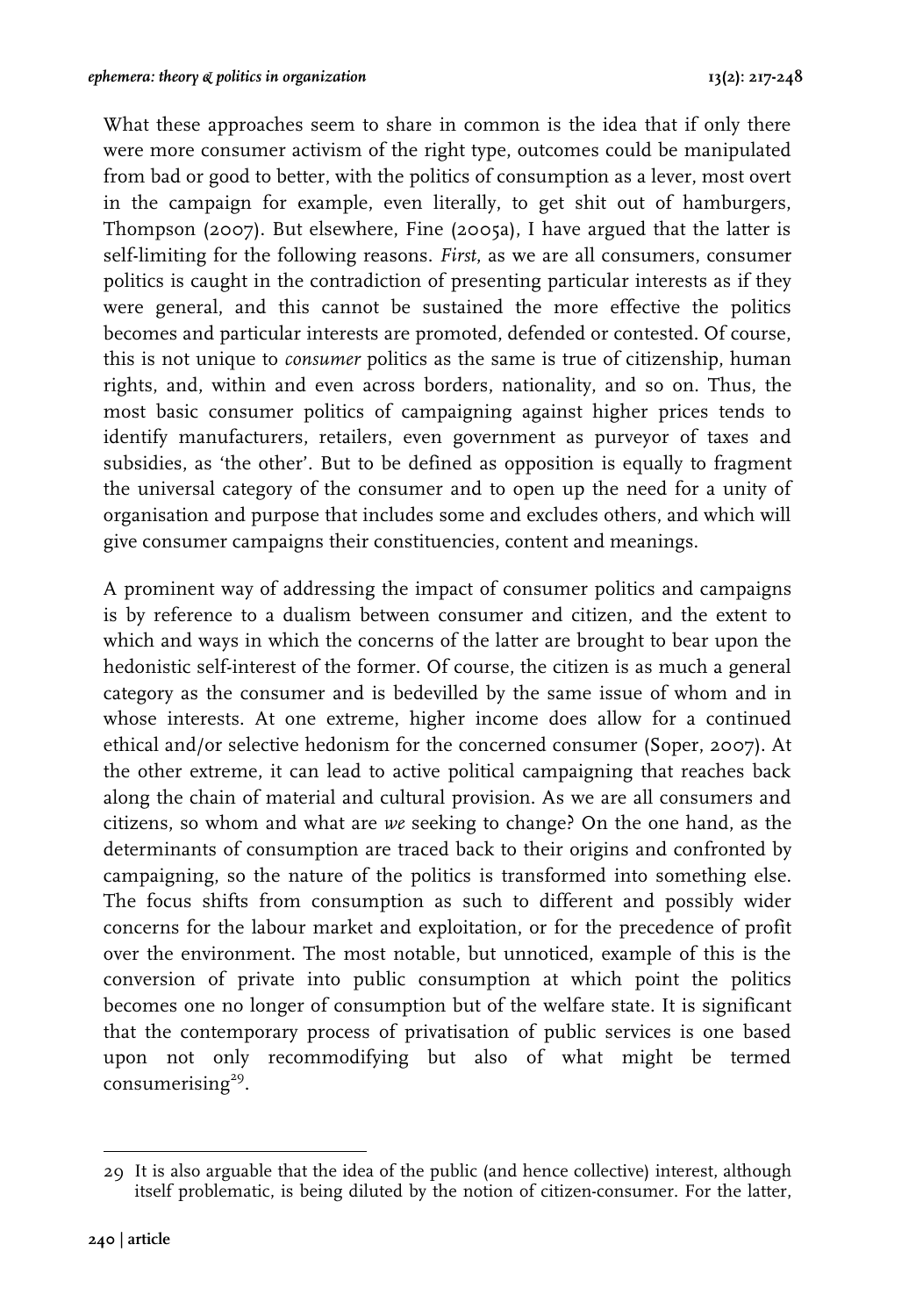**Ben Fine Consumption matters**

On the other hand, engaging the issues that underpin the politics of consumption also changes the constituencies that are prepared to be involved. In other words, to the extent that the politics of consumption moves beyond consumption as such, it not only becomes the politics of something else (as well), it also fractures the cosy unanimity of the consumer-citizen for a more focused and contested political constituency. The history of consumer politics is one of trading universal appeal against broader objectives and narrower interest groups<sup>30</sup>. And so it must remain although where and how that trade-off remains is almost inevitably commodity-specific. Even for trade boycotts (and 'buycotts'), for example, as in anti-apartheid (and ethical goods), issues arise of how readily country of origin can be identified and acted upon, with corresponding trade-offs between ethics, convenience and effectiveness for the consumer.

Thus, whilst it might be agreed with Arnould (2007: 108) in closing that, 'to engage in progressive political action, consumer citizens need to escape neither consumption nor the market', Micheletti and Stolle (2007: 172) suggest in offering a survey of anti-sweatshop movements that, 'The question is how sharp antisweatshop's teeth are and how big of a bite it really can make into corporations'. Their answer immediately follows,

To succeed, the movement must continue to mobilize consumers as supporters, as critical shopping mass, as a spearhead force of corporate change, and as ontological agents of deeper structural change. (ibid*.*)

But, once the appeal is made to the consumer-citizen as an ontological agent of deeper structural change, this is surely an expression of the limitations, not of the scope, of consumerism (and citizenship) as agent in and against the market!

*Second*, then, consumer politics is not only about price and quality but also concerns the ethics of consumption itself, ranging from sustainability of the environment to the working conditions and wages of sweatshops and child labour. This implies, once again, not only that the consumer's politics are differentiated by issue and constituency but, even if not recognised as such, the

 citizenship becomes better consumption by means other than through the market alone. For the public interest and citizenship as such, there is a potentially stronger attachment to notions of rights and equity, Livingstone and Lunt (2007).

<sup>30</sup> One of the author's uncle was instrumental in founding the UK Consumers Association, now known for its testing of, and advising on, products for its members, and reporting as such through its magazine Which. At its outset, that it should even challenge the quality of products and the domain of producers was seen as an assault on corporations tantamount to communism. This had a profound impact on its (contested) depoliticisation towards consumer testing as opposed to even campaigning as an advocate of consumer rights. See Hilton (2007b).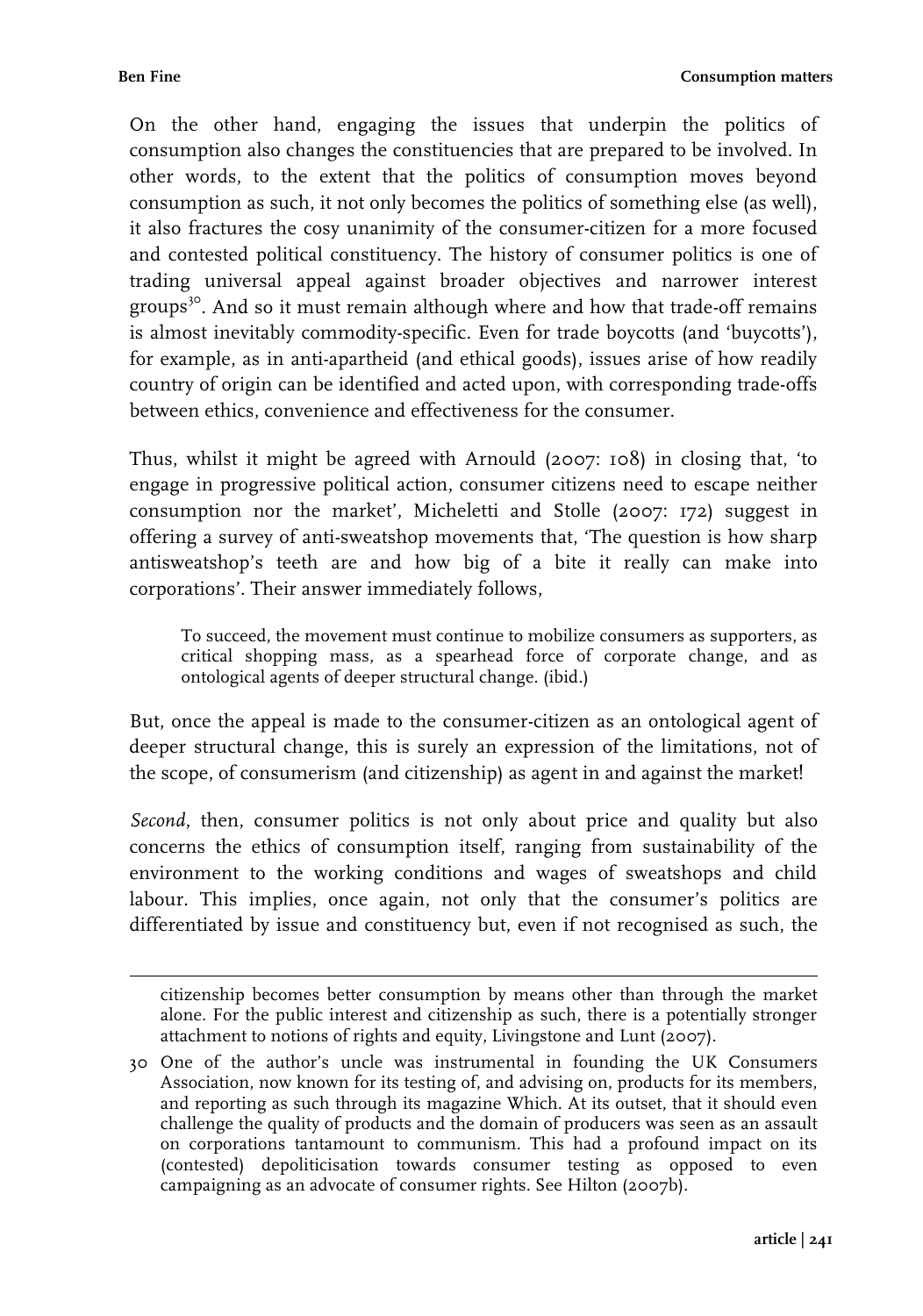consumer is also prised away from the market and attached to social issues more generally. The consumer becomes a citizen and, correspondingly, the politics becomes broader and different, not least attaching itself to a discourse of rights and needs as opposed to equality (and inequality) before the market alone.

*Third*, as consumer politics evolves, it inevitably traces its concerns not only across the broader terrain of citizenship but also backwards to the origins of products in the systems of production, distribution and exchange. This can lead to, or even be inspired by, antipathy to private provision, with demand for public provision instead as with health, education, and so on. It can depart the narrow focus on the product and its terms of availability to address, as mentioned, conditions of work and concern for the environment. The result is to reinforce the tensions across the consumer/citizen and universal/particular interests and divides and to transform consumer politics into something else that further reinforces those tensions and divides. For, in case of *public* consumption (notably absent from postmodernist, discursive accounts of *private* consumption), the issue becomes one of the welfare state (and, not surprisingly, commercialisation of public services is concerned to present citizens as consumers and not viceversa). Otherwise, it is a matter of, for example, trade unionism and the environmental movement. Consumer politics is limited in practice not only in what it does but in its very existence because it becomes different and something else the more it is collectively pursued and succeeds. An analogy, not identity, with trade union economism is striking and should lead to an acknowledgement of both the significance and limitations of consumer politics for prompting broader economic and social change.

Much the same must be true of the struggles and conflicts that will arise in the wake of the current crisis of neoliberalism with these not necessarily originating with, but ranging beyond and dominating, consumer concerns to address employment, wages, social provision, and so on. Of necessity, progress requires framing the way in which strategic alliances might be formed that strengthen, broaden, unify and transform such individualised struggles not only for more provision but also for different modes of provision that reach beyond the market to the conscious, collective and social control of production itself. In this respect, there are developments that have been overwhelmingly significant at both global and systemic levels. Two striking markers of these are, for example, the extreme shifts in the redistribution of income across the USA over the last thirty years, whereby the share of the top 1% has risen from well under 10% to well over 20% whilst real wages have stagnated. The implications for levels and details of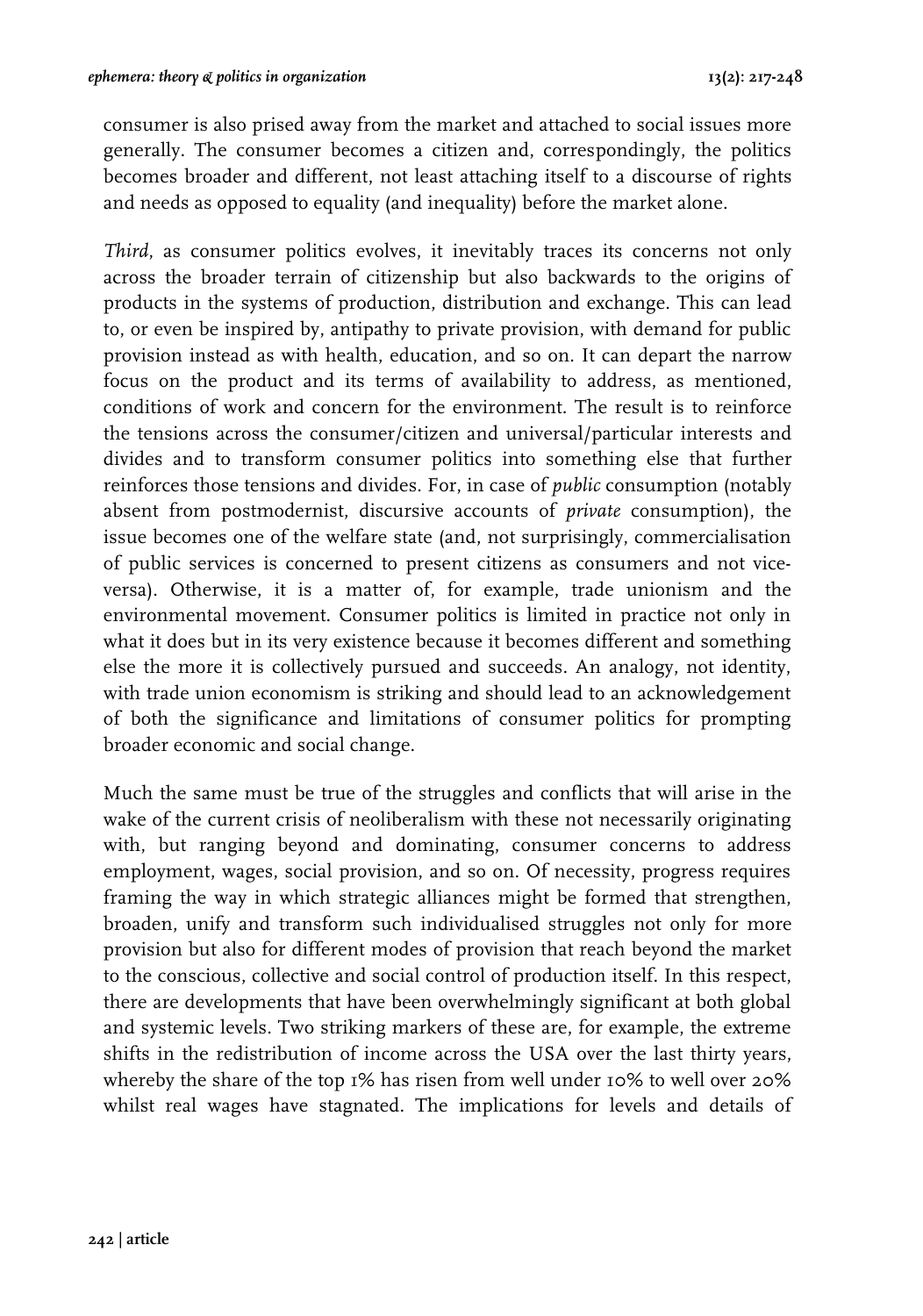consumption are profound, not least in rendering the notion of trickle-down somewhat questionable to say the least<sup>31</sup>.

This period has also witnessed the growth in the ratio of global financial assets to global GDP by a factor of three, a symbol of the process of financialisation with its proliferation of quantities and types of financial assets. This, too, has had profound implications for consumption, not least through the penetration of finance into economic and social reproduction (consumer credit as a form of access to consumer goods as such as well as health, education, welfare and pensions as forms of erstwhile public provision). For Lapavitsas (2009) and dos Santos (2009), this signifies a supplementary form of exploitation within exchange as banks unduly profit from (interest) charges of wage revenue. I disagree, seeing this instead, in line with the earlier arguments presented here, as a form of redefining the value of labour power in which finance is a more prominent factor in the constituency of SOPs. Of necessity, how finance intervenes is differentiated both by commodity and time and place. Thus, subprime in the USA is both indicative and exceptional in terms of both how finance has been integrated into housing provision and the impact it has had on housing provision itself (who gets access to what housing). By the same token, SOPs across various commodities, such as food and energy, have been subject to the volatilities of futures markets with corresponding consequences for access to consumption.

In short, just as consumer politics needs to reach back through the SOP to the realm of production, so it needs to address the systemic role of finance – not simply as a consumed service but as a decisive determinant in the levels, modes and means of consuming itself. But, as already emphasised, such demands upon consumer politics transform it into something else.

#### **references**

- Arnould, E. (2007) 'Should consumer citizens escape the market?', *Annals of the American Academy of Political and Social Science*, 611 (May), 96-111.
- Bair, J. (2005) 'Global capitalism and commodity chains: Looking back, going forward', *Competition and Change*, 9(2): 153-80.
- Ball, M. (1983) *Housing policy and economic power: The political economy of owner occupation.* London: Methuen.
- Ball, M. (1988) *Rebuilding construction: Economic change in the british construction industry.* London: Routledge.

 31 See also Fine and Leopold (1993) for trickle-up for specific commodities such as jeans, from work wear to fashion item.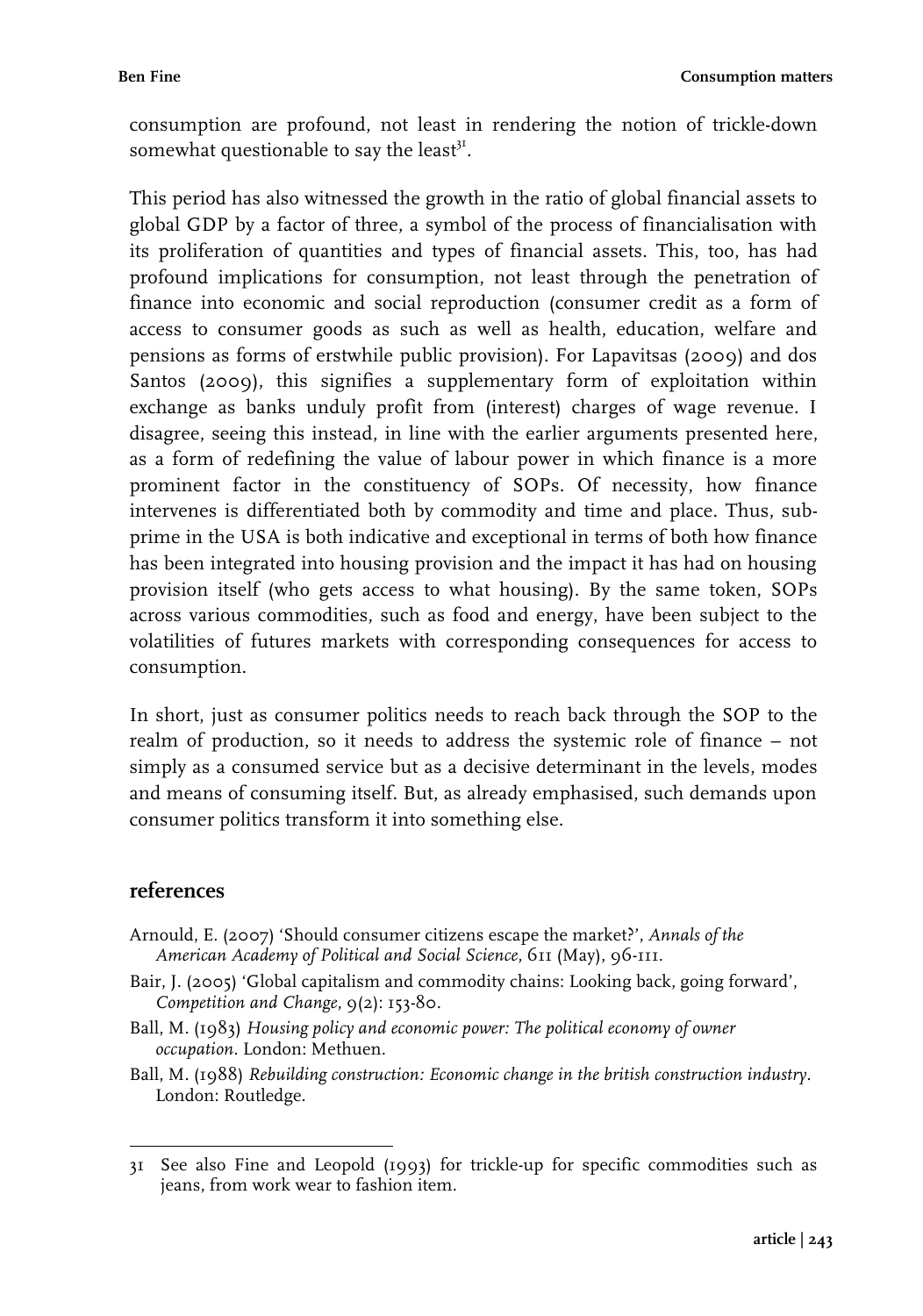#### *ephemera: theory & politics in organization* **13(2): 217-248**

- Bayliss, K. and B. Fine (eds.) (2008) *Whither the privatisation experiment?: Electricity and water sector reform in Sub-Saharan Africa.* Basingstoke: Palgrave Macmillan.
- Bernstein, H. and L. Campling (2006a) 'Commodity studies and commodity fetishism I: Trading down', *Journal of Agrarian Change*, 6(2): 239-64.
- Bernstein, H. and L. Campling (2006b) 'Commodity studies and commodity fetishism II: 'Profits with principles'?', *Journal of Agrarian Change*, 6(3): 414-47.
- Bevir, M. and F. Trentmann (eds.) (2007) *Governance, consumers and citizens: Agency and resistance in contemporary politics*. Basingstoke: Palgrave Macmillan.
- Buchanan, J. (1984) 'Politics without romance: A Sketch of positive public choice theory and its normative implications', in Buchanan and Tollison (eds.) *The theory of public choice II*. Ann Arbor: University of Michigan Press.
- Callon, M. and K. Caliskan (2005) 'New and old directions in the anthropology of markets', paper prepared for *New directions in the anthropology of markets*, Wenner-Gren Foundation, New York, April 9th.
- dos Santos, P. (2009) 'On the content of banking in contemporary capitalism', *Historical Materialism*, 17(2): 180-213.
- du Gay, P. et al (1996) *Doing cultural studies: The story of the Sony walkman.* London: Sage.
- Fine, B. (1974) *Individual decisions and social choice*. University of London, Phd Thesis.
- Fine, B. (1992) Women's work and the capitalist family. London: Routledge.
- Fine, B. (1993) 'Resolving the diet paradox', *Social Science Information*, 32(4): 669-87.
- Fine, B. (1995a) 'Flexible production and flexible theory: The case of South Africa', *Geoforum*, 26(2): 107-119.
- Fine, B. (1995b) 'Towards a political economy of anorexia?', *Appetite*, 24(3): 231-42.
- Fine, B. (1996) 'From political economy to consumption', in D. Miller (ed.) *Acknowledging consumption*. London: Routledge.
- Fine, B. (1997) 'The new revolution in economics', *Capital and Class*, 61: 143-48.
- Fine, B. (1998a) 'The triumph of economics: Or 'rationality' can be dangerous to your reasoning', in J. Carrier and D. Miller (eds.) *Virtualism: The new political economy*. Oxford: Berg.
- Fine, B. (1998b) *Labour market theory: A constructive reassessment*. London: Routledge.
- Fine, B. (1998c) *The political economy of diet, health and food policy*. London: Routledge.
- Fine, B. (2000) 'Consumption for historians: An economist's gaze', SOAS Working Paper in Economics, 91 (February): 1-18.
- Fine, B. (2002) *The world of consumption: The cultural and material revisited*. London: Routledge.
- Fine, B. (2003a) 'Political economy and nature: From ANT and environmental economics to bioeconomics?', *Journal of Interdisciplinary Economics*, 14(3): 357-72.
- Fine, B. (2003b) 'Callonistics: A disentanglement', *Economy and Society*, 32(3): 496-502.
- Fine, B. (2004) 'Debating production-consumption linkages in food studies', *Sociologia Ruralis*, 44(3): 332-42.
- Fine, B. (2005a) 'Addressing the consumer', in F. Trentmann (ed.) *The making of the consumer: knowledge, power and identity in the modern world*. Oxford: Berg.
- Fine, B. (2005b) 'From actor-network theory to political economy', *Capitalism, Socialism, Nature*, 16(4): 91-108.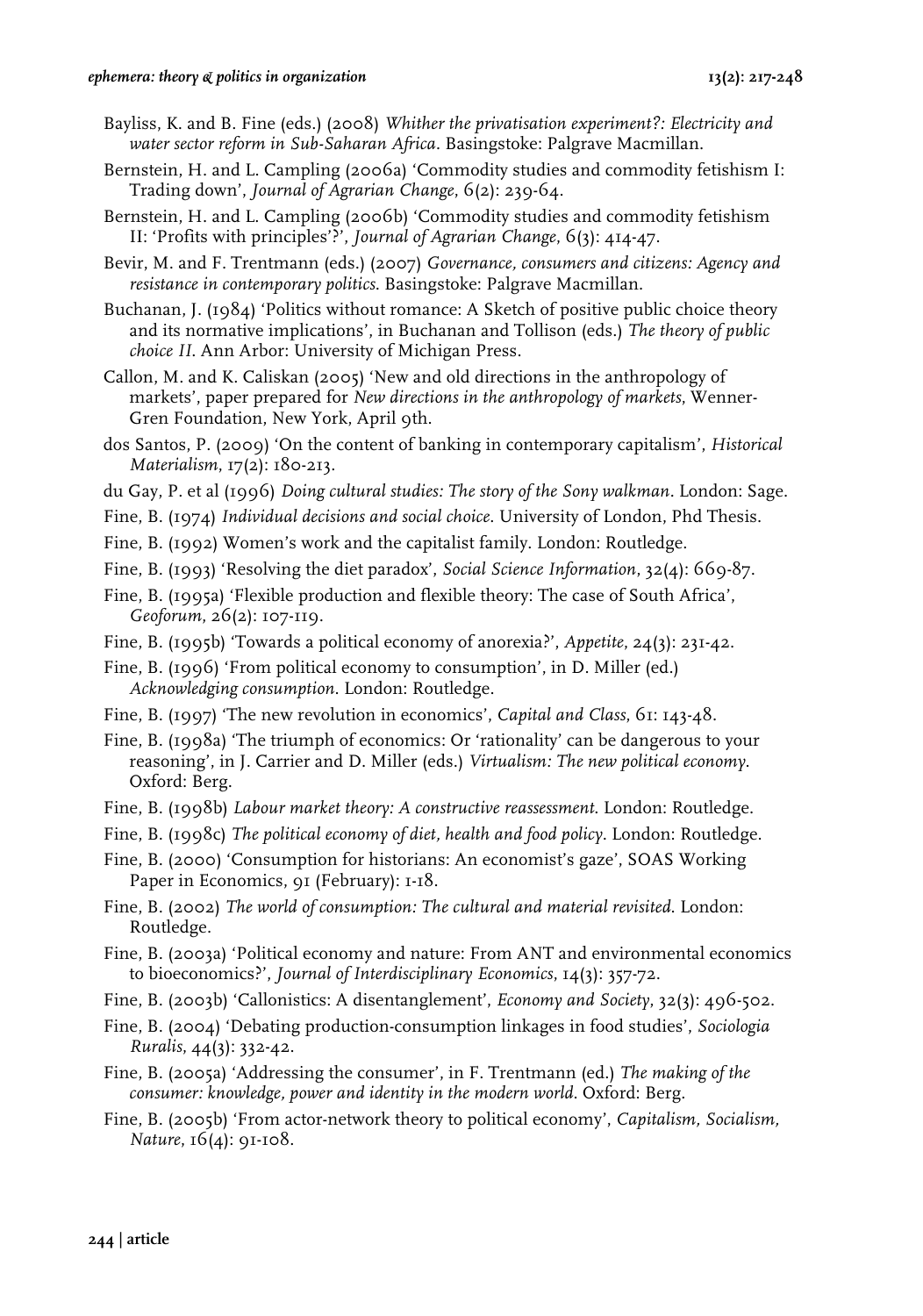- Fine, B. (2005c) 'Social policy and development: Social capital as point of departure', in Mkandawire (ed.) *Social policy in a development context.* Basingstoke: Palgrave MacMillan.
- Fine, B. (2007a) 'Financialisation, poverty, and Marxist political economy', *Poverty and capital* conference, 2-4 July 2007, University of Manchester.
- Fine, B. (2007b) 'From sweetness to McDonald's: How do we manufacture (the meaning of) foods?', *Review of Social and Economic Studies*, 29(2): 247-71 [in Korean; available in English from author].
- Fine, B. (2007c) 'Rethinking critical realism: Labour markets or capitalism?', *Capital and Class*, 91: 125-29.
- Fine, B. (2008a) 'Consumers and demand', mimeo. [http://eprints.soas.ac.uk/6072/5/ diegocons.pdf].
- Fine, B. (2008b) 'Debating Lebowitz: is class conflict the moral and historical element in the value of labour power', *Historical Materialism*, 16(3): 105-114.
- Fine, B. (2009a) 'Financialisation, the value of labour power, the degree of separation, and exploitation by banking'. [http://eprints.soas.ac.uk/7480/2/BenFine\_ FinancialisationLabourPower.pdf].
- Fine, B. (2009b) 'Political economy for the Rainbow Nation: Dividing the spectrum?', paper to South African Sociological Association Conference, 28 June - 2 July, University of the Witwatersrand, Johannesburg. [http://eprints.soas.ac.uk/7972/1/ sasa\_benfine.pdf].
- Fine, B. (2009c) 'Social policy and the crisis of neo-liberalism', prepared for Conference on *The crisis of neo-liberalism in India: Challenges and alternatives*, Tata Institute of Social Sciences (TISS) Mumbai and International Development Economics Associates (IDEAs), 13-15 March 2009.
- Fine, B. (2010) 'Locating financialisation', *Historical Materialism*, 18(2): 97-116.
- Fine, B. (2012a) 'Financialisation and social policy', in P. Utting, S. Razavi and R. Buchholz (eds.) *Global crisis and transformative social change.* London: Routledge.
- Fine, B. (2012b) 'Economics: Unfit for purpose', Closing Plenary to the *World Congress of the Association of Social Economics*, and Cairncross Lecture, University of Glasgow, June, 2012. Shorter version in *Review of Social Economics,* forthcoming.
- Fine, B., N. Foster, J. Simister and J. Wright (1992a) 'Consumption norms, diffusion and the video/microwave syndrome', SOAS Discussion Paper, no 19.
- Fine, B., N. Foster, J. Simister and J. Wright (1992b) 'Access to phones and democracy in personal communication: Myth or reality?', SOAS Discussion Paper, no 20.
- Fine, B., N. Foster, J. Simister and J. Wright (1992c) 'Who owns and who wants to own a car? An empirical analysis', SOAS Discussion Paper, no 21.
- Fine, B., N. Foster, J. Simister and J. Wright (1992d) 'Consumption norms: A definition and an empirical investigation of how they have changed, 1975-1990', SOAS Discussion Paper, no 22.
- Fine, B., N. Foster, J. Simister and J. Wright (1992e) 'Consumption norms for durables: Evidence from the general household survey', SOAS Discussion Paper, no 23.
- Fine, B., N. Foster, J. Simister and J. Wright (1993) 'Consumption norms, trickle-down and the video/microwave syndrome', *International Review of Applied Economics*, 7(2): 123-43.
- Fine, B. and D. Hall (2012) 'Terrains of neoliberalism: Constraints and opportunities for alternative models of service delivery', in D. McDonald and G. Ruiters (eds.)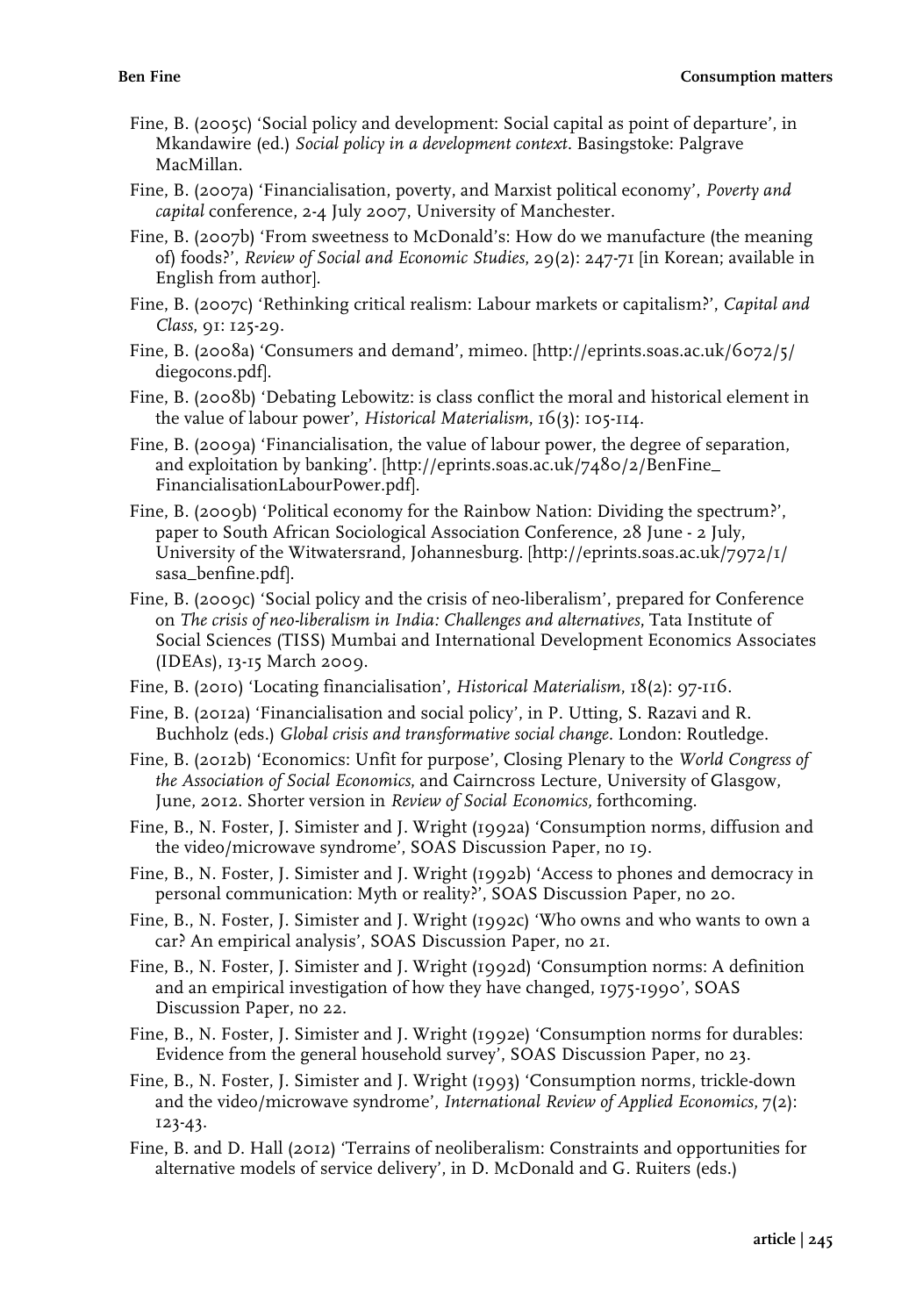*Alternatives to privatization: Public options for essential services in the global south.* London: Routledge.

- Fine, B., M. Heasman and J. Wright (1996) *Consumption in the age of affluence: The world of food*. London: Routledge.
- Fine, B., M. Heasman and J. Wright (1998) 'What we eat and why: A socioeconomic approach to standard items in food consumption', in Murcott (ed.)
- Fine, B. and E. Leopold (1990) 'Consumerism and the industrial revolution', *Social History*, 15(2): 151-79.
- Fine, B. and E. Leopold (1993) *The world of consumption*. London: Routledge.
- Fine, B. and D. Milonakis (2009) *From economics imperialism to freakonomics: The shifting boundaries between economics and other social sciences*. London: Routledge.
- Fine, B. and Z. Rustomjee (1997) *South Africa's political economy: From minerals-energy complex to industrialisation.* Johannesburg: Wits University Press.
- Fine, B. and A. Saad-Filho (2008) 'Production versus realisation: A reply to Kincaid', *Historical Materialism*, 16(4): 191-204.
- Fine, B. and A. Saad-Filho (2009) 'Twixt Ricardo and Rubin: Debating Kincaid once more', *Historical Materialism*, 17(3): 192-207
- Fine, B. and A. Saad-Filho (2010) *Marx's 'Capital'*. London: Pluto Press, fifth edition.
- Fine, B. and J. Simister (1995) 'Consumption durables: Exploring the order of acquisition', *Applied Economics*, 27(9): 1049-57.
- Fleetwood, S. (2006) 'Rethinking labour markets: A critical-realist-socioeconomic perspective'*, Capital and Class*, 89: 59-89.
- Friedland, L. et al. (2007) 'Capital consumption, communication and citizenship: The social positioning of taste and civic culture in the United States', *Annals of the American Academy of Political and Social Science*, 611, May, 31-50.
- Gereffi, G. and S. Frederick (2010) 'The global apparel value chain, trade and the crisis: Challenges and opportunities for developing countries', World Bank, Policy Research Working Paper 5281. [http://www.wds.worldbank.org/servlet/WDSContentServer/ WDSP/IB/2010/04/27/000158349\_20100427111841/Rendered/PDF/WPS5281.pdf].
- Gereffi, G., J. Humphrey and T. Sturgeon (2005) 'The governance of global value chains', *Review of International Political Economy*, 12(1): 78-104.
- Gibbon, J. Bair and S. Ponte (eds.) (2008) 'Governing global value chains', special issue of *Economy and Society*, 37(3).
- Guthman, J. and M. DuPuis (2006) 'Embodying neoliberalism: Economy, culture, and the politics of fat', *Environment and Planning D*, 24(3): 427-48.
- Haug, W. (1986) *Critique of commodity aesthetics: Appearance, sexuality and advertising in capitalist society*. London: Polity Press.
- Hilton, M. (2007a) 'Consumers and the state since the Second World War', *Annals of the American Academy of Political and Social Science*, 611, May, 66-81.
- Hilton, M. (2007b) 'The banality of consumption', in K. Soper and F. Trentmann (eds.) *Citizenship and consumption*. New York: Palgrave Macmillan.
- ISP (1995) Improving manufacturing performance: Report of the industrial strategy project. Cape Town: UCT Press.
- Jackson, P., P. Russell and N. Ward (2004) 'Commodity chains and the politics of food', Cultures of Consumption, and ESRC-AHRB Research Programme, Working Paper 18. [http://www.consume.bbk.ac.uk/working\_papers/jackson.doc].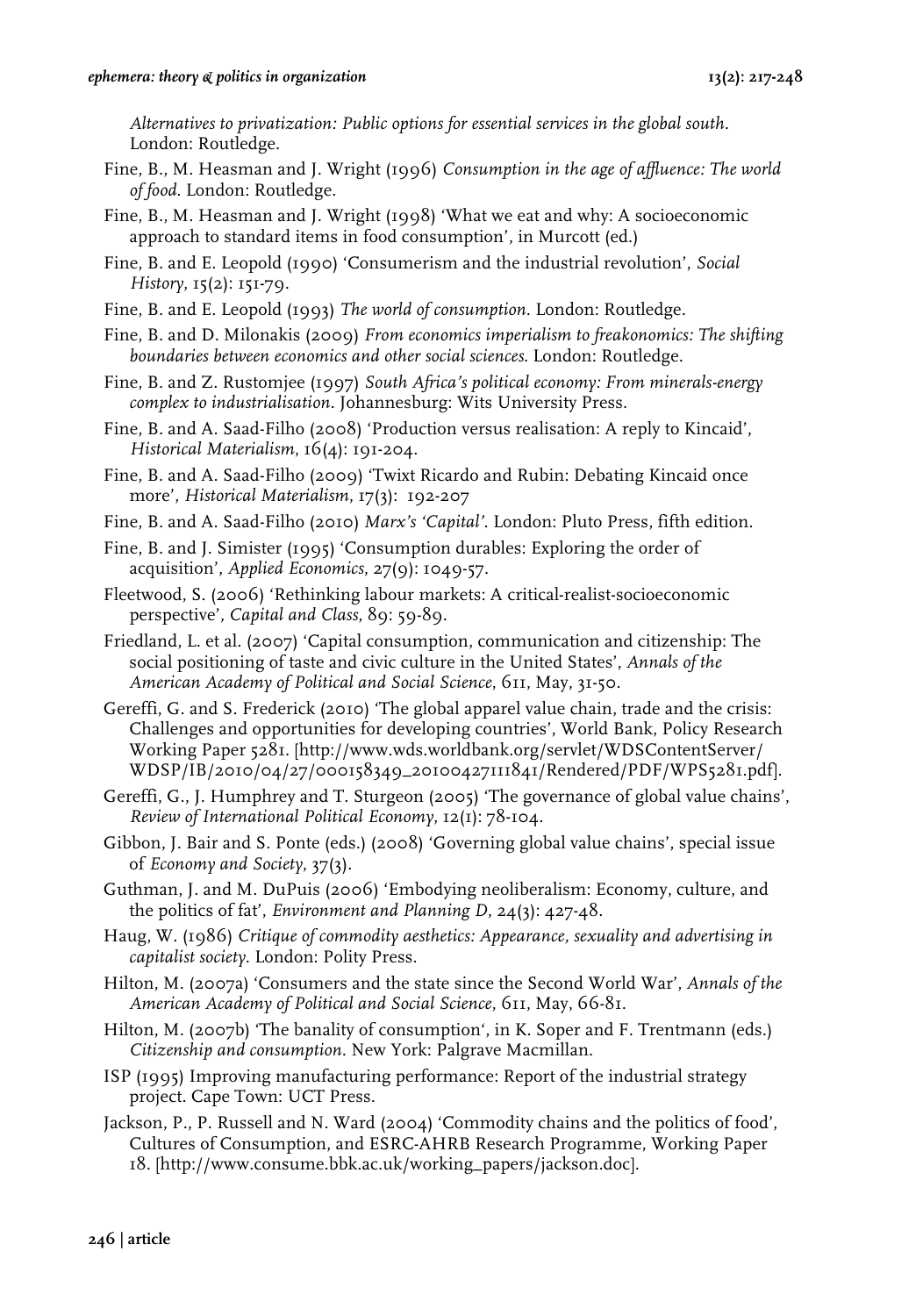- Kincaid, J. (2007), 'Production versus realisation: A critique of Fine and Saad-Filho on value theory', *Historical Materialism*, 15(4): 137-64.
- Kincaid, J. (2008) 'Production versus capital in motion: A reply to Fine and Saad-Filho', *Historical Materialism*, 16(4): 205-27.
- Kincaid, J. (2009) 'The logical construction of value theory: More on Fine and Saad-Filho', *Historical Materialism*, 17(3): 208-220.
- Lapavitsas, C. (2009) 'Financialised capitalism: Crisis and financial expropriation', *Historical Materialism*, 17(2): 114-48.
- Lebowitz, M. (2003) *Beyond 'Capital': Marx's political economy of the working class*. Basingstoke: Palgrave MacMillan, second edition.
- Lebowitz, M. (2006) 'The politics of assumption, the assumption of politics', *Historical Materialism*, 14(2): 29-47.
- Lebowitz, M. (2010) 'Trapped inside the box? Five questions for Ben Fine', *Historical Materialism*, 18(1): 131-49.
- Leslie, D. and S. Reimer (1999) 'Spatializing commodity chains', *Progress in Human Geography*, 23(3): 401-20.
- Livingstone, S. and P. Lunt (2007) 'Representing citizens and consumers in media and communications regulation', *Annals of the American Academy of Political and Social Science*, 611, May, 51-65.
- McDonald, D. and G. Ruiters (eds.) (2012) *Alternatives to privatization: Exploring noncommercial service delivery options in the global south*. London: Routledge.
- Micheletti, M. and D. Stolle (2007) 'Mobilizing consumers to take responsibility for global social justice', *Annals of the American Academy of Political and Social Science*, 611, May: 157-175.
- Murcott, A. (ed.) (1998) *The nation's diet: The social science of food choice*. London: Longmans.
- Newman, S. (2009) 'Financialization and changes in the social relations along commodity chains: The case of coffee', *Review of Radical Political Economics*, 41(4): 539-59.
- Pirie, I. (2011) 'The political economy of bulimia nervosa', *New Political Economy*, 16 (3), 323-46.
- Richey, L. and S. Ponte (2011) *Brand aid: Shopping well to save the world*. Minneapolis: Minnesota University Press.
- Rossman, P. and G. Greenfield (2006) 'Financialization: New routes to profit, new challenges for trade unions', *Labour Education, Quarterly Review of the ILO Bureau for Workers' Activities*, 142. [http://www.iufdocuments.org/www/documents/ Financialization-e.pdf].
- Sabel, C. and J. Zeitlin (2004) 'Neither modularity nor relational contracting: Inter-firm collaboration in the new economy', *Enterprise and Society*, 5(3): 388-403.
- Schor, J. (2007) 'In defense of consumer critique: Revisiting the consumption debates of the twentieth century', *Annals of the American Academy of Political and Social Science*, 611, May, 16-30.
- Shah, D. et al (2007) 'Political consumerism: How communication and consumption orientations drive 'lifestyle politics'', *Annals of the American Academy of Political and Social Science,* 611, May, 217-35.
- Soper, K. (2007) 'Rethinking the 'good life': The citizenship dimension of consumer disaffection with consumerism', *Journal of Consumer Culture*, 7(2): 205-29.